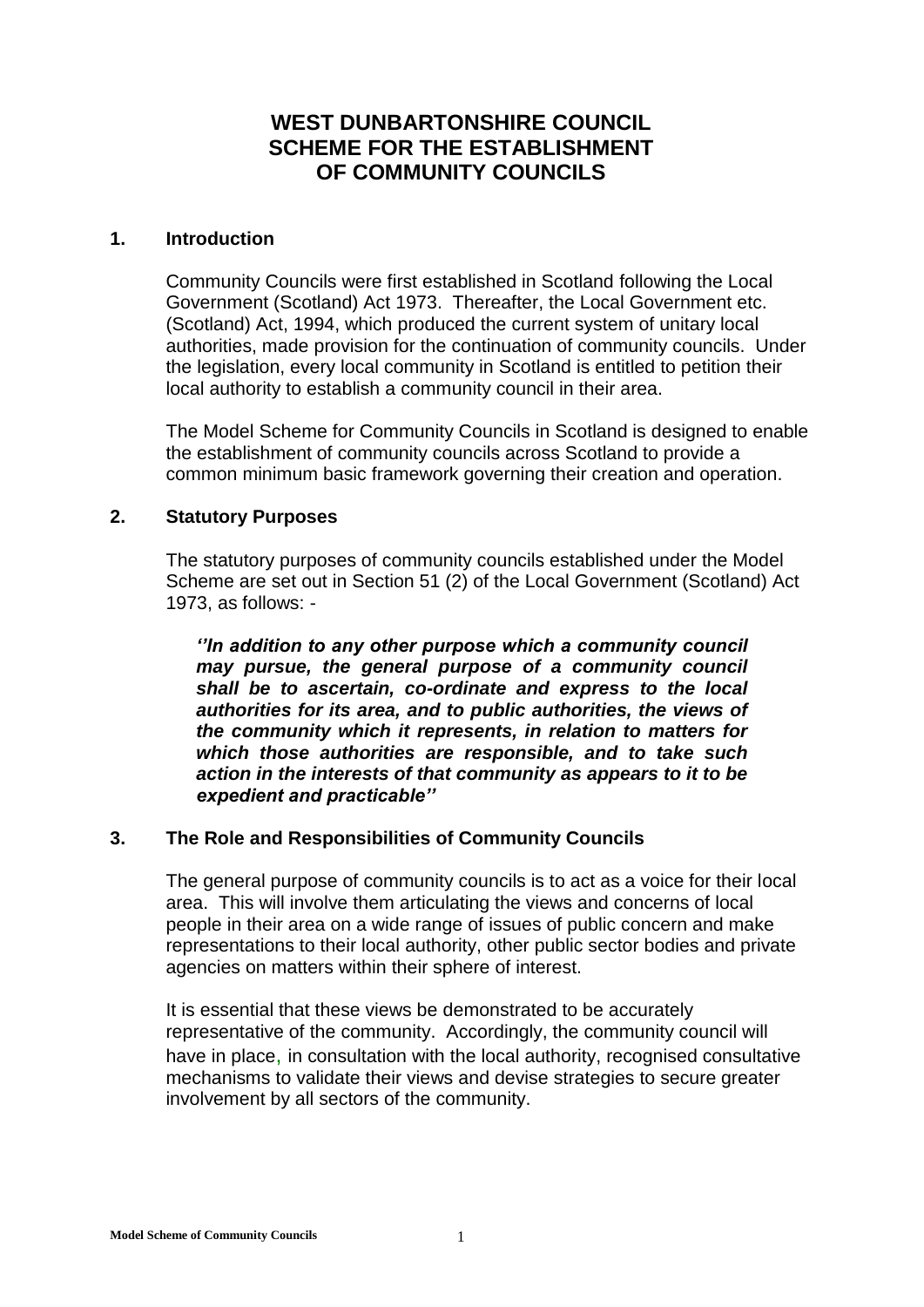Community councils have a statutory right to be consulted on planning applications. Licensing matters and any other matters may also be jointly agreed between community councils, the local authority and other public sector and private agencies.

Community councils may carry out other activities that are in the general interests of the communities they represent, provided these activities fall within the objects of their Constitution and the terms of the Council's Scheme for the Establishment of Community Councils.

There should be mutual engagement in the establishment of working relationships with the local authority and other agencies.

In carrying out their activities community councils must at all times adhere to the law, the terms of the Council's Scheme for the Establishment of Community Councils and the Community Councillors' Code of Conduct (Appendix 1).

Each community council is required to adopt a Constitution, based upon the Model Constitution (Appendix 2), which has been produced for national use, together with Model Standing Orders (Appendix 3), to encourage and maintain consistency for all community councils and to facilitate their proceedings being properly structured and regulated, to ensure that items of business relevant to the community are properly debated and decisions reached in a democratic manner. The community council's Constitution is required to be approved by the Head of Legal, Administrative and Regulatory Services of West Dunbartonshire Council.

Community councils have a duty under statute to represent the views of their local community. It is vital therefore, that they reflect the broad spectrum of opinion and interests of all sections of the community. In order to fulfil their responsibilities as effective and representative, community councils shall: -

- Community councils must inform the community of its work and decisions by posting agendas and minutes of meetings in public places, such as libraries and notice boards and, subject to the provisions contained within the Data Protection Act 1998, provide contact details of community council members.
- Agendas for meetings of the community council should be sent to the local authority in advance of the meeting. Draft minutes of community councils' meetings must be presented to the local authority within 14 days from the date of that meeting and be circulated to community council members, relevant elected members and other interested parties.
- Community councils should seek to broaden both representation and expertise by promoting the Associate Membership of the community council of persons for specific projects/issues.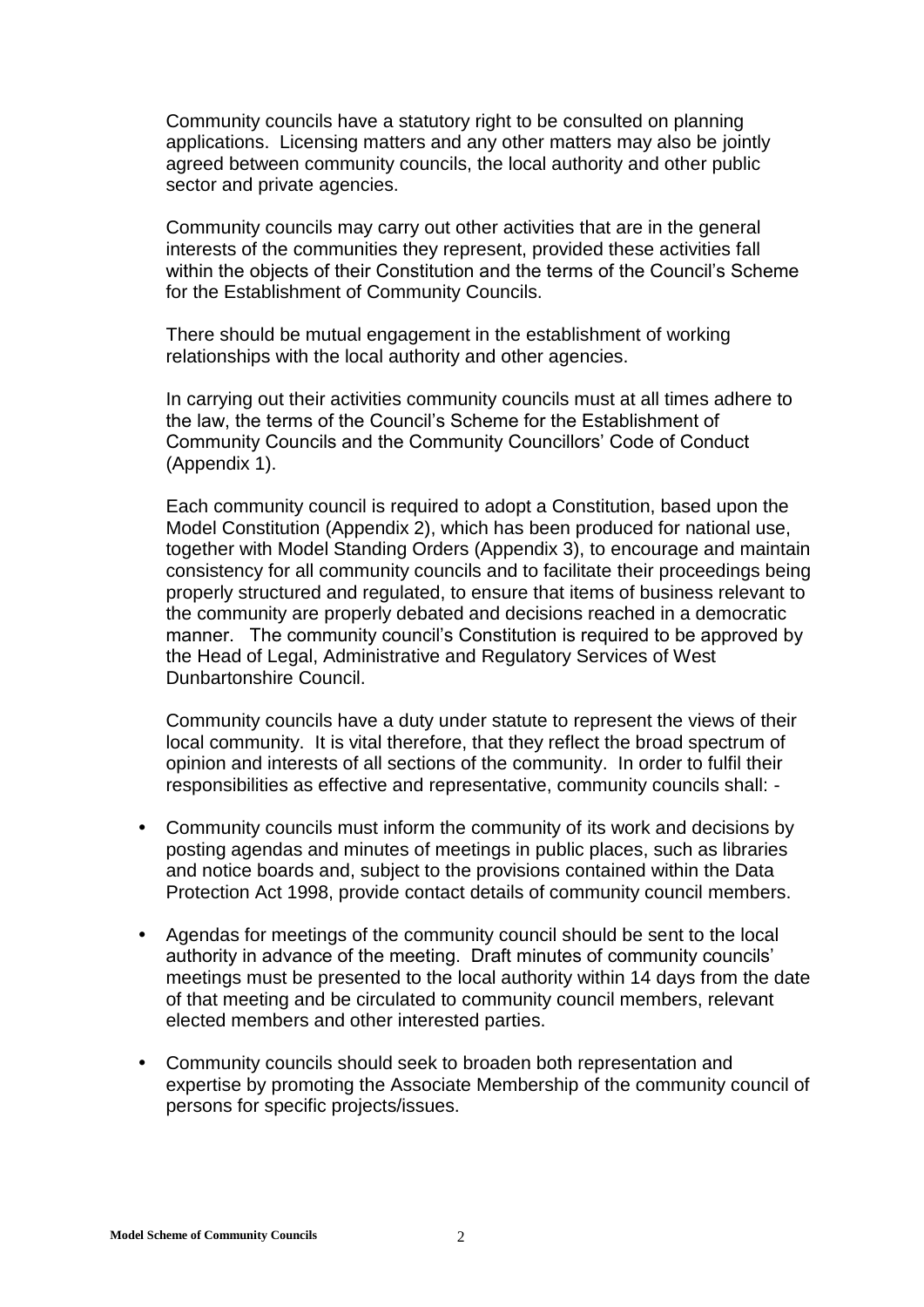- Community councils should make particular efforts to encourage young people and other under-represented groups to attend/participate in community council meetings and to ensure equality of opportunity in the way the community council carries out its functions.
- Community councils must maintain proper financial records and present financial reports at community council meetings. An example of a standard format for community councils' financial record-keeping is featured in the Scottish Government's Guidance Notes which will be reviewed from time to time. See [http://www.scotland.gov.uk/Topics/Government/local](http://www.scotland.gov.uk/Topics/Government/local-government/CommunityCouncils/GoodPracticeGuidanceVer2)[government/CommunityCouncils/GoodPracticeGuidanceVer2](http://www.scotland.gov.uk/Topics/Government/local-government/CommunityCouncils/GoodPracticeGuidanceVer2) .
- Community councils must Inform the local authority of any change in membership (resignations, Associate Membership, etc.) and circumstances, as soon as is practicable.

## **4. Community Council Areas within Local Authority Areas**

The local authority has produced a list of named community council areas and a map or maps that define their boundaries. A list of community councils is attached as Appendix 4 to the Scheme, while a description of their boundaries is attached as Appendix 5.

#### **5. Membership of Community Councils**

There shall be minimum and maximum membership numbers of elected community councillors in a community council. The formula to apply in West Dunbartonshire is as follows:-

All community councils will have a base number of seven elected community councillors, plus one community councillor for every 1,000 of the population up to five thousand plus 1 community councillor thereafter for every 2,000 of the population. In this way, a community council with a population of 7,000 would have 13 community councillors (7, plus 5, plus 1).

The minimum age to stand for election as a community councillor is 16 years. Qualification for membership is by residency within the specific community council area. Community councillors and candidates for community council membership must also be named on the electoral register for the community council area in which they reside. There shall be provision made for nonvoting Associate Membership for purposes as defined by each community council, for example, for persons under 16 years of age. Such persons will not be counted in terms of meeting a quorum, or towards the total number of community council members.

Elected members of the local authority and members of the Scottish, United Kingdom and European Parliaments are entitled to become *ex-officio* members of community councils, with no voting rights. A broad outline of the remit and responsibilities of each of these institutions is featured in the Guidance Notes prepared by the Scottish Government. See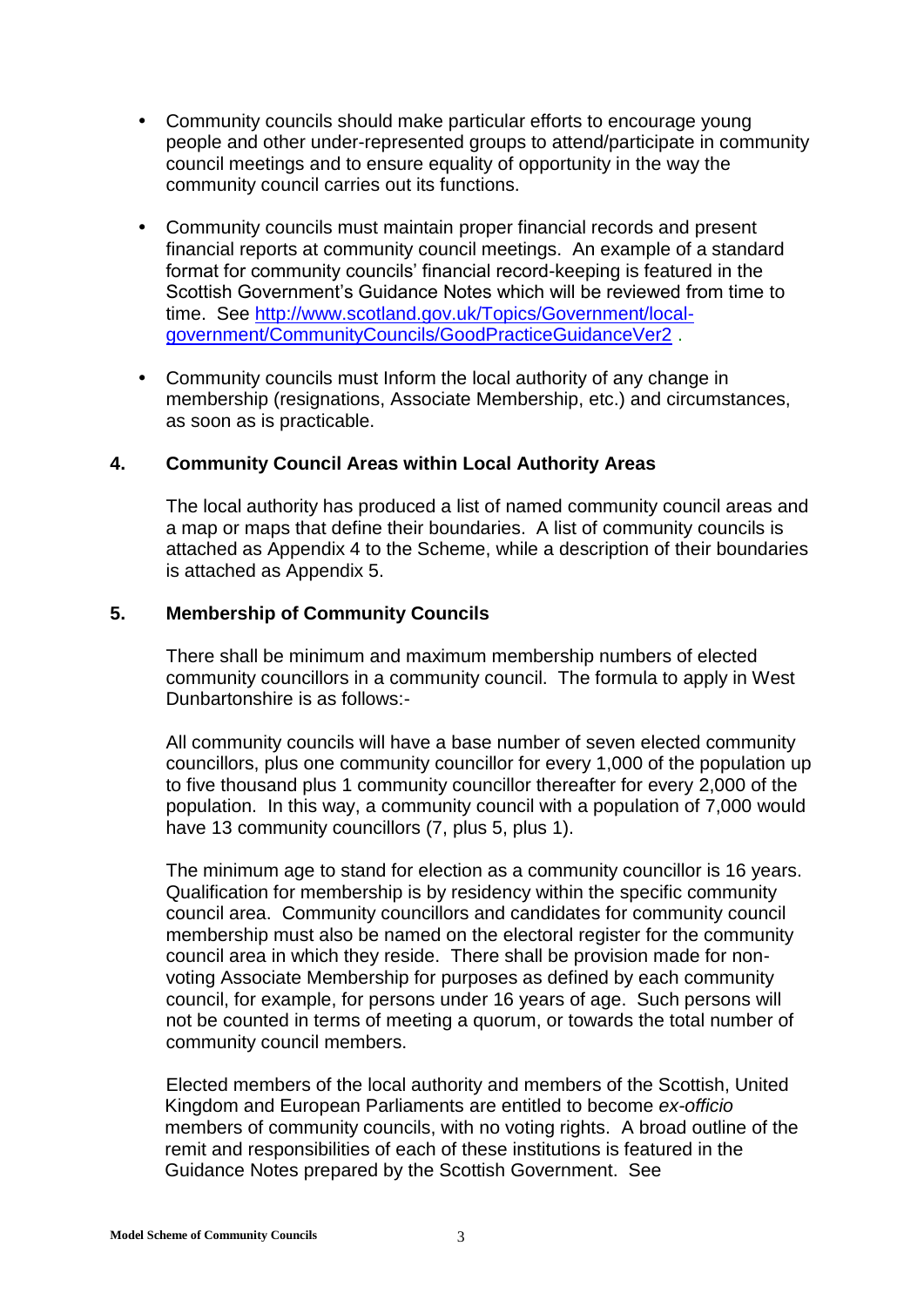[http://www.scotland.gov.uk/Topics/Government/local](http://www.scotland.gov.uk/Topics/Government/local-government/CommunityCouncils/GoodPracticeGuidanceVer2)[government/CommunityCouncils/GoodPracticeGuidanceVer2](http://www.scotland.gov.uk/Topics/Government/local-government/CommunityCouncils/GoodPracticeGuidanceVer2)

## **6. Establishment of Community Councils under the Model Scheme**

Upon the local authority's revocation of its existing Scheme for the Establishment of Community Councils and decision to make a new Scheme, it shall publish a Public Notice, which shall invite the public to make suggestions as to the areas and composition of the community councils. Thereafter, a consultation process shall be undertaken prior to its formal adoption by the local authority.

## **7. Community Council Elections**

## **Eligibility**

Candidates wishing to stand for election to a community council must reside in the local area and be named on the Electoral Register for that area. The same criteria shall apply to voters in a community council election.

Sixteen and seventeen year-olds residing in the community council area and named on the Electoral Register for that area are also entitled both to stand for the community council and to vote in any election. A supplementary electoral register may have to be compiled for 16 and 17 year-olds and for new residents.

Any community council member who no longer resides within that community council area is deemed to have resigned from that community council.

Any individual who is elected to serve on this local authority, or the Scottish, UK or European Parliament shall be ineligible to remain a community councillor, or to stand for election to a community council. Such persons, upon taking office, become *ex-officio* members of the community councils contained in whole or in part of their electoral constituency.

## **Nominations and Elections**

The first elections to be held under the Scheme shall be held on a date to be determined by the local authority.

Subsequent elections will be held on a four-yearly-cycle, outwith local government election years, on dates to be determined by the local authority. Where the number of established community councils exceeds a level to be determined by the local authority, elections for a proportion of the total number of established community councils within the 4-yearly cycle may be arranged. Should community councils' election cycle fall in the year of Scottish local government or parliamentary elections, the electoral proceedings will be held in the following year.

The local authority will administer all elections.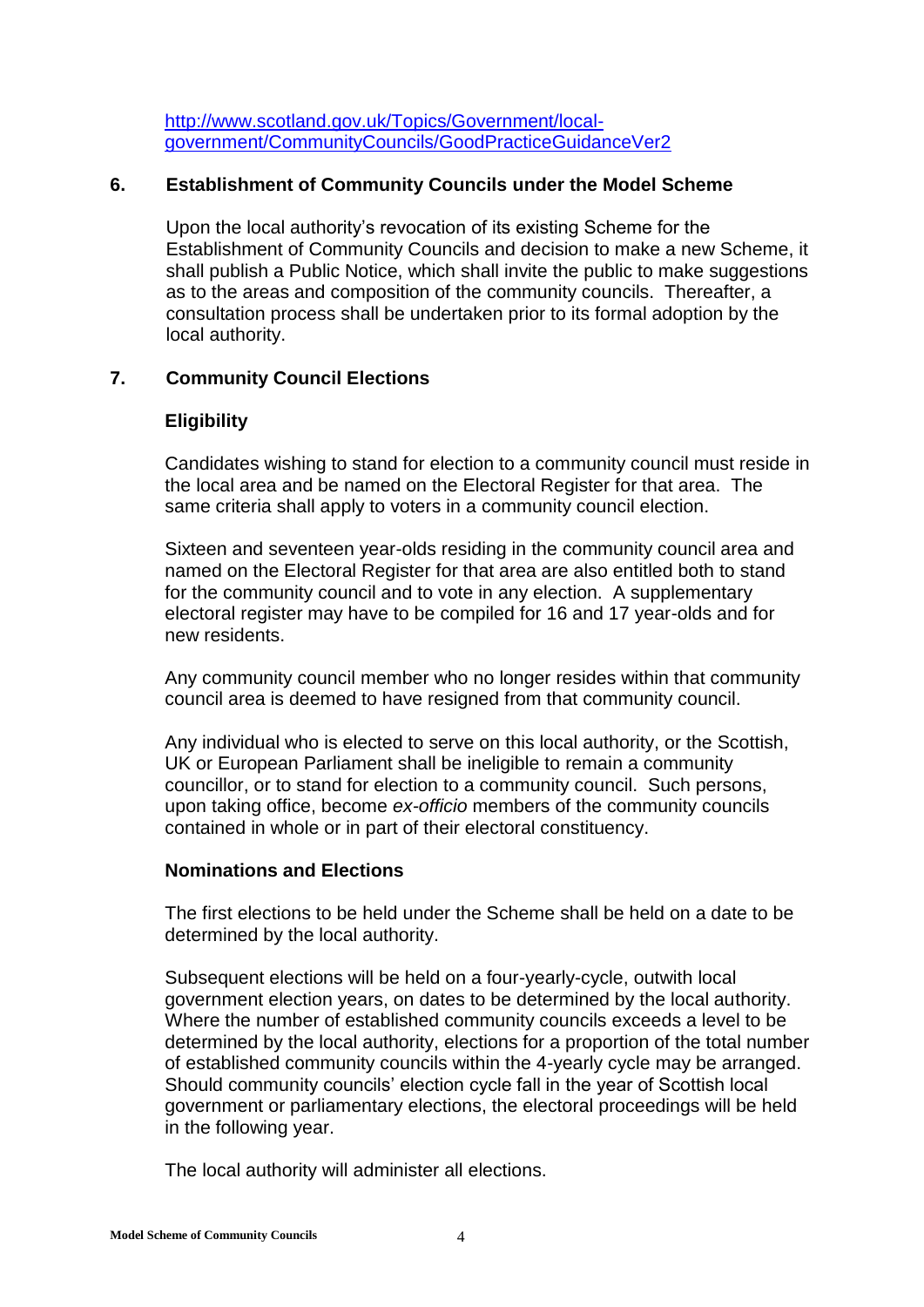## **Returning Officer**

The local authority will appoint an Independent Returning Officer. The Independent Returning Officer must not be a current elected member of that community council nor intending to stand for election to that community council.

## **Nominations**

Individuals seeking election to a community council require to be nominated by a proposer and seconder, both of whom must be on the Electoral Register for that community council area. Nominations require to be submitted with the candidate's consent. Self-nomination is not permitted.

A nomination form should be completed, the style of which will be prescribed by the local authority. Nomination forms require to be submitted on the date set down in the election timetable. No nomination forms submitted after that date will be accepted.

## **Process**

On the expiry of the period for lodging nominations:

- 1. Should the number of candidates validly nominated equal or exceed **HALF,** but be less than or equal to the total maximum permitted membership as specified for the community council area in Appendix IV of the Scheme, the said candidates will be declared to be elected and no ballot shall be held.
- 2. Should the number of candidates validly nominated exceed the total maximum permitted membership as specified for the community council area, arrangements for a Poll shall be implemented. At the Poll, each voter shall be entitled to vote for candidates up to the number of vacancies on the community council.
- 3. Should the number of candidates elected, be below **HALF** of the total maximum permitted membership, as specified for the community council area, no community council will be established at that time. However, that does not preclude the local authority from issuing a second call for nominations for a community council area failing to meet the minimum membership requirement within 6 months of the closing date for the registration of the first call for nominations.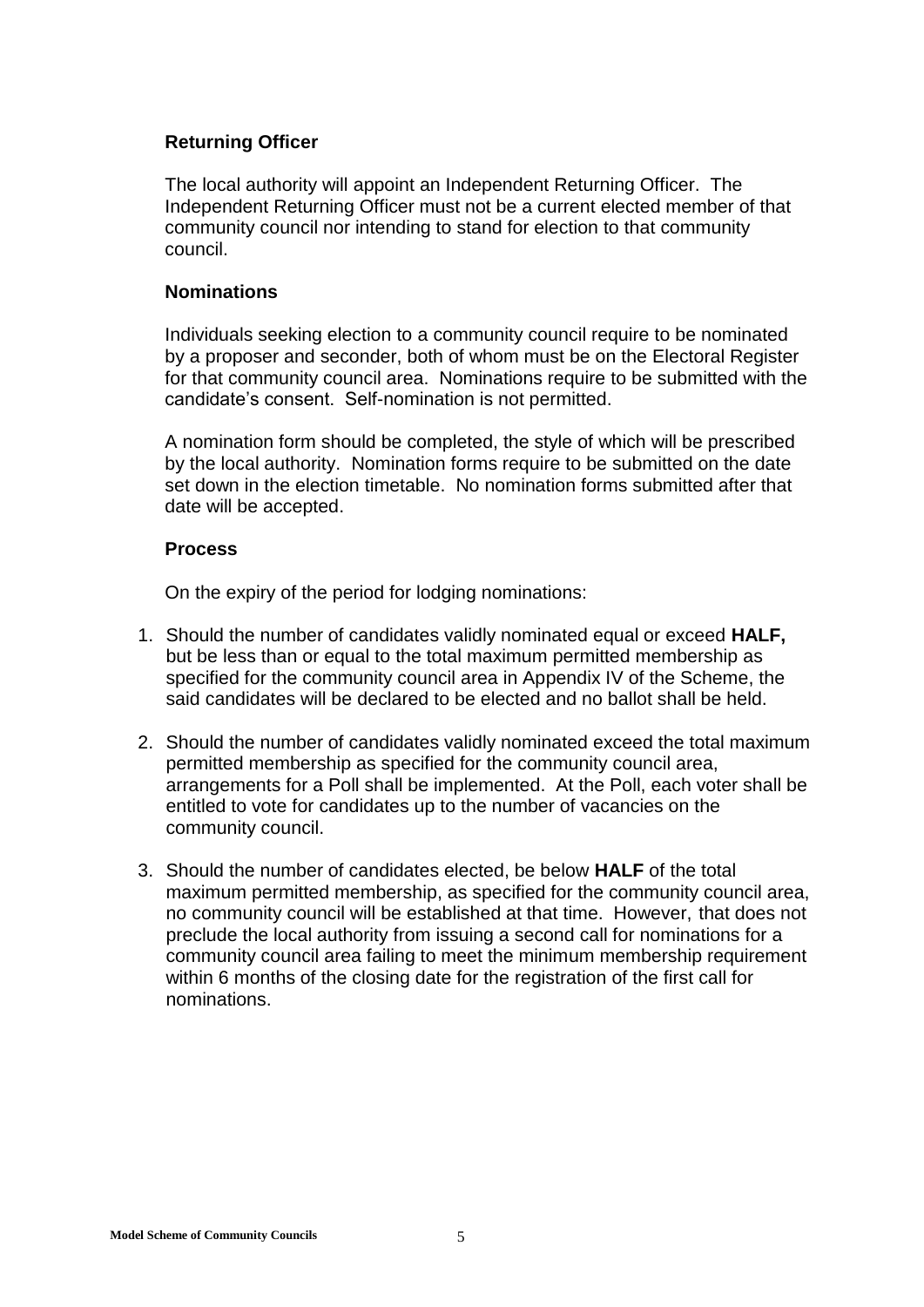## **Method of Election**

Elections will be based on whole local authority areas or devolved administrative areas, as deemed appropriate. Community councillors shall be elected on a simple majority basis.

#### **Filling of casual places/vacancies between elections**

Casual vacancies on a community council may arise in the following circumstances:

- When an elected community council member submits her/his resignation;
- When an elected community council member ceases to be resident within that community council area;
- When an elected community council member has her/his membership disqualified (Clause 9).

Should a vacancy or vacancies arise on a community council between elections, it shall be a requirement that the community council undertake appropriate election arrangements, in consultation with the local authority. Filling a vacancy can be undertaken either through the process of an interim election or by co-option. However, should circumstances arise that lead to the number of elected community councillors falling below **HALF** of the maximum permitted membership, the local authority shall be informed and shall undertake arrangements for an interim election to be held.

## **Co-option to Community Councils**

Co-opted members must be eligible for membership of the community council as detailed in Section 5 of the Community Council Scheme. They must be elected onto the community council by a two-thirds majority of the elected (general and interim) community councillors present and voting. Such coopted members shall have full voting rights, with the exception of voting on cooption of members, and will serve until the next round of elections (general and interim). Notice of any proposed co-option procedure is required to be intimated to all of that community council's members at least 14 days prior to the meeting when the matter will be decided.

The number of co-opted members may not exceed a THIRD of the current elected (general and interim) community council membership. Should the ratio of co-opted to elected community councillors become greater than one third, due to any circumstances, an interim election process shall be triggered.

## **Additional Membership**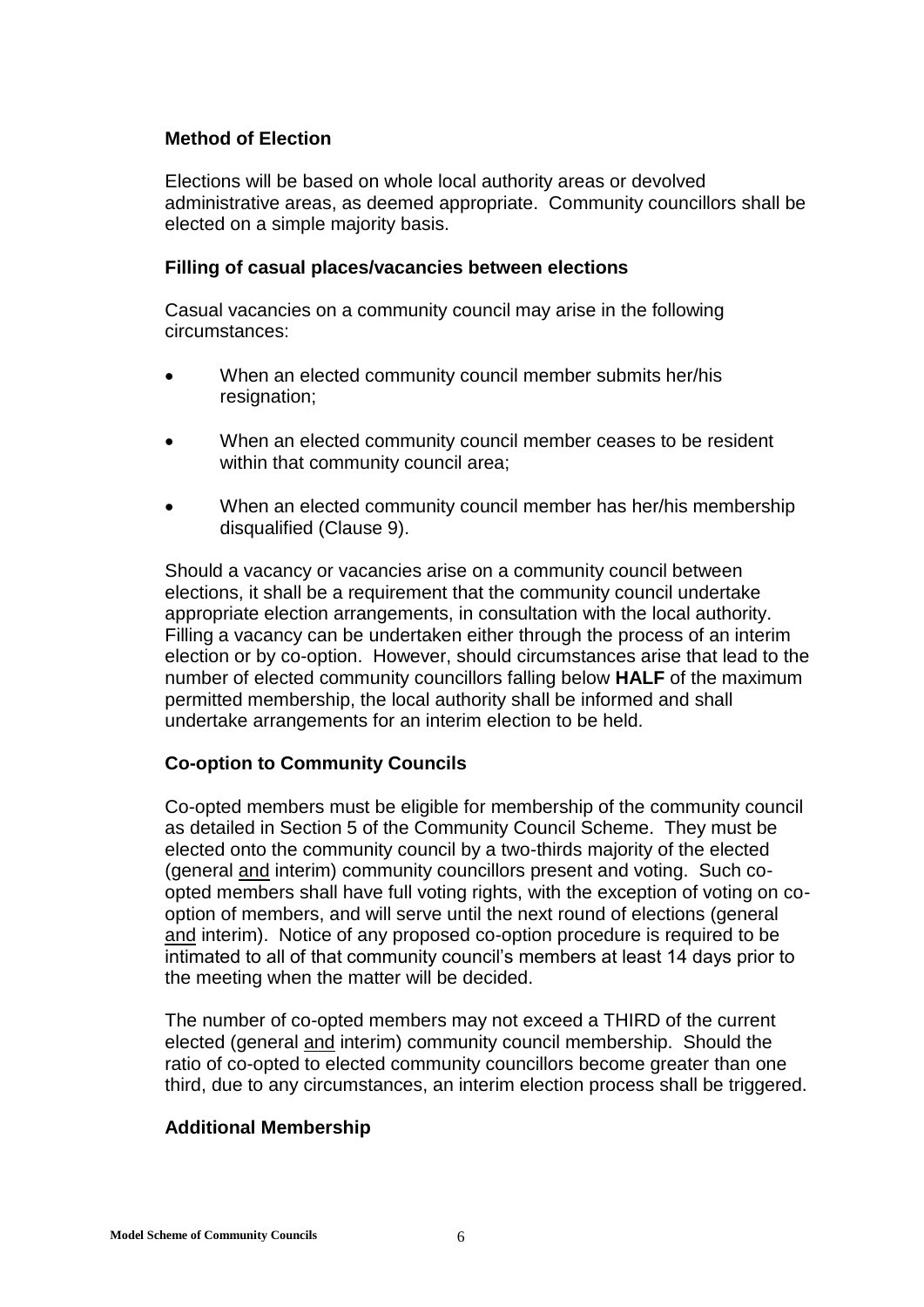#### *Associate Members*

Associate members may be appointed by a community council where there may be a need for individuals with particular skills or knowledge. These individuals do not have voting rights. Associate members may serve for a fixed period as determined by the community council or for the term of office of the community council that has appointed them. Associate members may also include representation from other constituted local voluntary organisations.

## *Ex-Officio Members*

Local Authority Councillors, MPs, MSPs and MEPs whose wards or constituencies fall wholly or partly within the geographical area of the community council area shall be deemed ex-officio members of the community council. Ex-officio members shall have no voting rights on the community council.

## **8. Equalities**

Recognition should be given to the contribution of everyone participating in the work of the community council. Community councils must comply with Equal Opportunities legislation and ensure that equality of opportunity be given to every participant to have their knowledge, opinion, skill and experience taken into account.

## **9. Disqualification of Membership**

Membership of a community council is invalidated should a community councillor's residency qualification within that community council area cease to exist. If any member of a community council fails to attend any community council meeting, with or without submitting apologies, throughout a period of 6 months, the community council may terminate their membership. At the discretion of individual community councils, a period of leave of absence for community council members may be granted at any meeting of the community council.

## **10. Meetings**

The first meeting of a community council following a community council election, will be called by the independent Returning Officer approved by the local authority and will take place within 21 days of the date of the election, or as soon as practicable thereafter. The business of that meeting will include adoption of a Constitution and Standing Orders, appointment of office bearers and any outstanding business matters from the outgoing community council.

The frequency of meetings will be determined by each community council, subject to a minimum of one annual general meeting and 6 ordinary meetings being held each year. The annual general meeting shall be held in a month of each year to be determined by the local authority.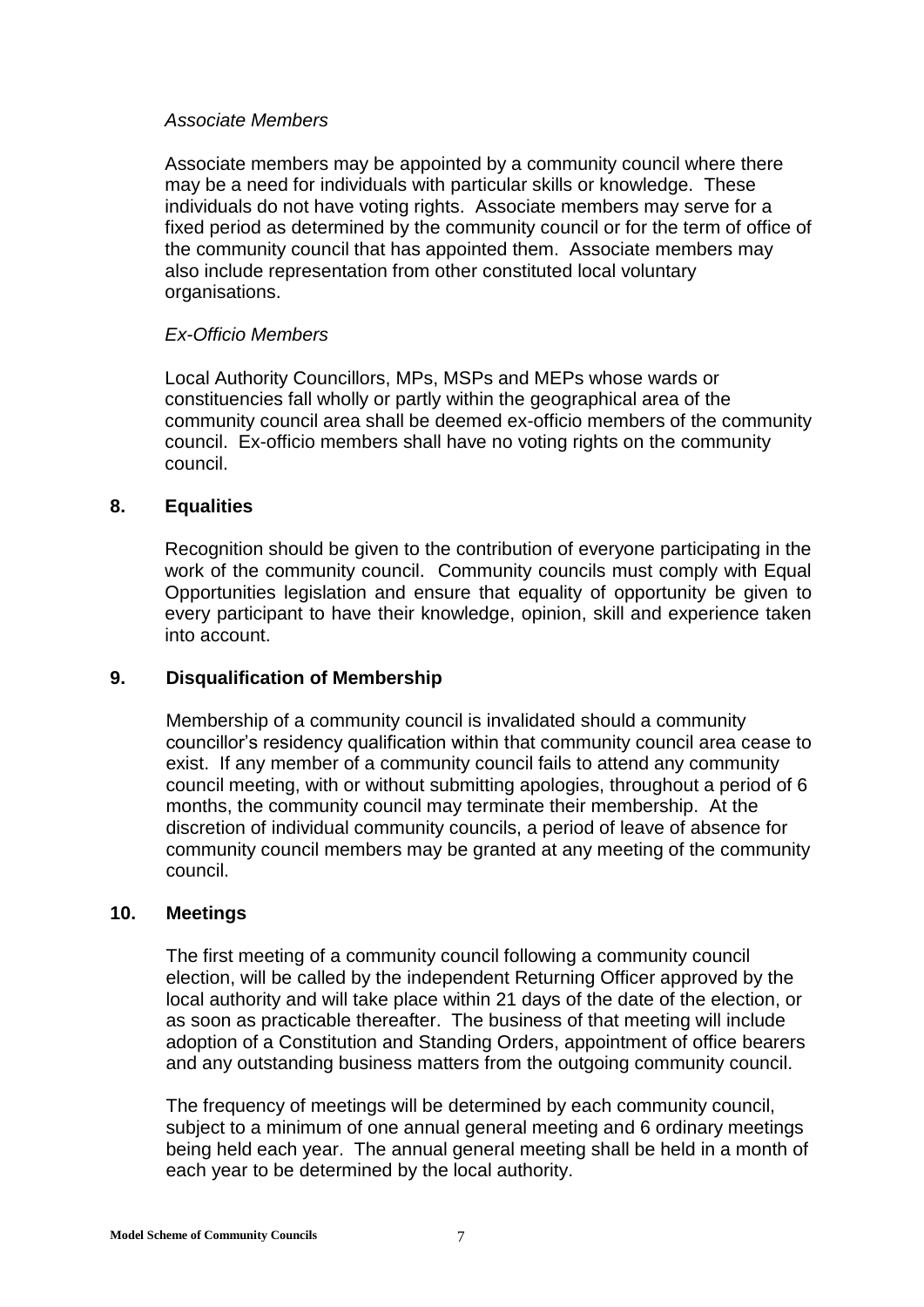The quorum for community council meetings shall be one third of the current voting membership of a community council, or 3 voting members, whichever is the greater.

An outline for the content of business that community councils should adhere to when holding ordinary, special and annual general meetings is contained within the Model Standing Orders.

## **11. Liaison with the Local Authority**

In order to facilitate the effective functioning of community councils, the local authority has identified an official to act as a Liaison Officer with community councils. Unless there is a specific agreement or an issue is a specific departmental issue, all correspondence between the local authority and the community councils should, in the first instance, be directed through that official.

Community councils may make representations to the local authority and other public and private agencies, on matters for which it is responsible and which it considers to be of local interest. Representations should be made, in the case of statutory objections, such as planning or licensing matters, to the appropriate local authority official. On issues where a local authority department is consulting with community councils, representations should be made to the appropriate departmental officer.

 Community councils shall provide copies of their agendas and minutes within prescribed timescales to the Council via the local authority's named official.

## **12. Resourcing a Community Council**

The financial year of each community council shall be provided for in the constitution of each community council and shall be from 1 April to 31 March in each succeeding year to allow for the proper submission of audited statement of accounts to the community council's annual general meeting on a specified date.

The Annual Accounts of each community council shall be independently examined by at least two examiners appointed by the community council, who are not members of that community council. A copy of the independently examined statement of accounts/balance sheet shall be forwarded immediately thereafter the statement is approved at the community council's annual general meeting, to a named official of the local authority.

The named official may, at their discretion and in consultation with the Council's Chief Financial Officer, require the community council to produce such records, vouchers and account books, as may be required.

Each community council shall have the power to secure resources for schemes, projects and all other purposes consistent with its functions.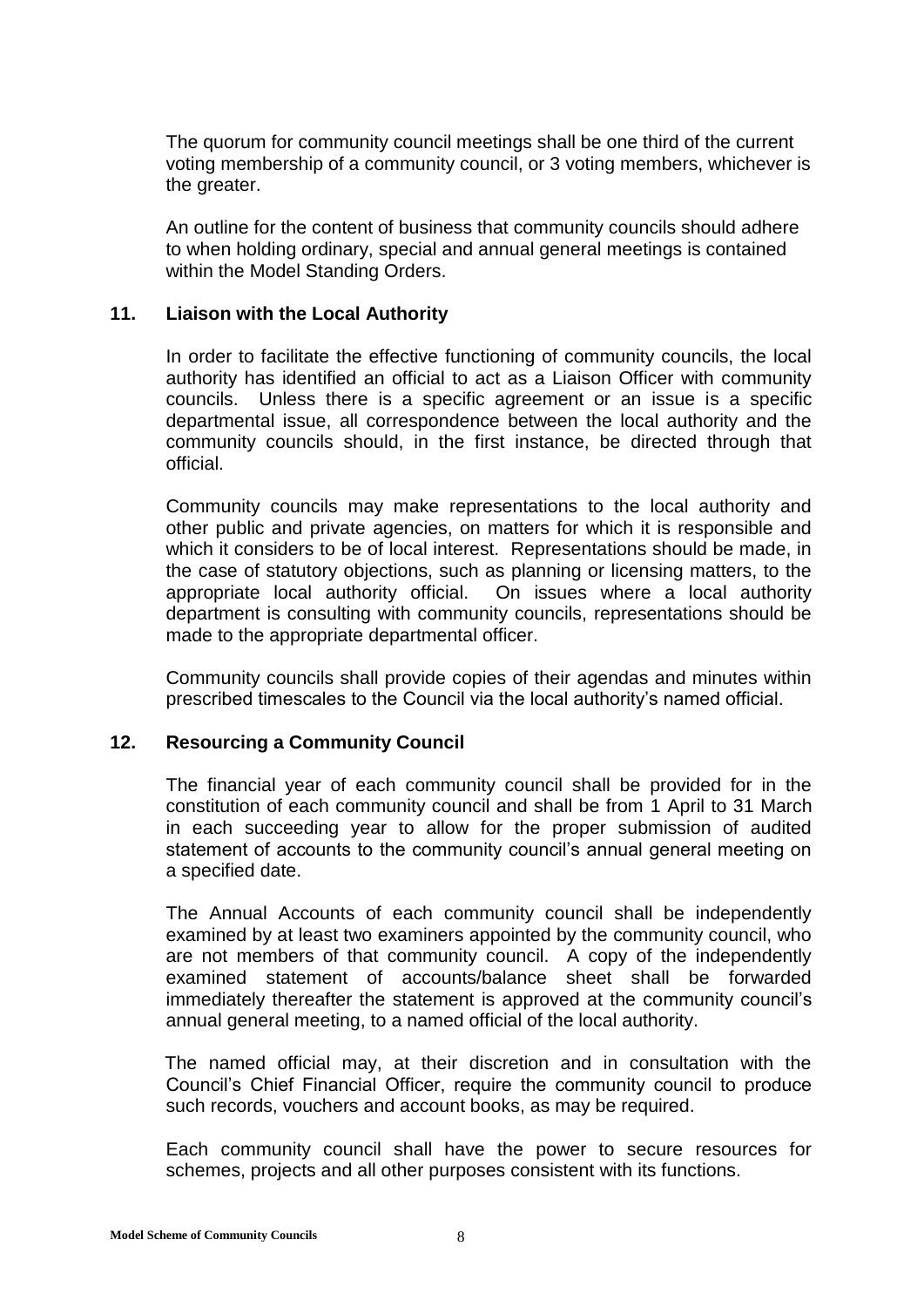Each community council shall be eligible to apply for grants for suitable projects through the local authority's grant system.

The local authority may provide an initial administrative grant to community councils to assist with the operating costs of the community council. The grant shall made up of a minimum flat rate and an additional per capita allowance. The amounts to be applied shall be reviewed on an annual basis.

The local authority will determine any additional support services/resourcing to suit local requirements. The local authority will review the level of annual administrative grant and other support to community councils following each local government electoral cycle.

The local authority's Liaison Officer shall facilitate advice and assistance to community councils and arrange for the establishment of a training programme for community councils on the duties and responsibilities of community council office bearers, the role of community councils, the functions of the local authority and other relevant topics.

#### **13. Liability of Community Council Members**

A national scheme of insurance liability cover has been arranged. The insurance liability cover becomes effective upon the local authority advising the insurance underwriter of the establishment of a community council.

#### **14. Dissolution of a Community Council**

The terms for dissolution of a community council are contained within the Model Constitution.

Notwithstanding these terms, should a community council fail to hold a meeting for a period of 3 consecutive prescribed meeting dates, or its membership falls below the prescribed minimum for a period of 3 consecutive prescribed meeting dates (during which time the community council and the local authority have taken action to address the situation), the local authority shall take action to dissolve that community council.

\_\_\_\_\_\_\_\_\_\_\_\_\_\_\_\_\_\_\_\_\_\_\_\_\_\_\_\_\_\_\_\_\_\_\_\_\_\_\_\_\_\_\_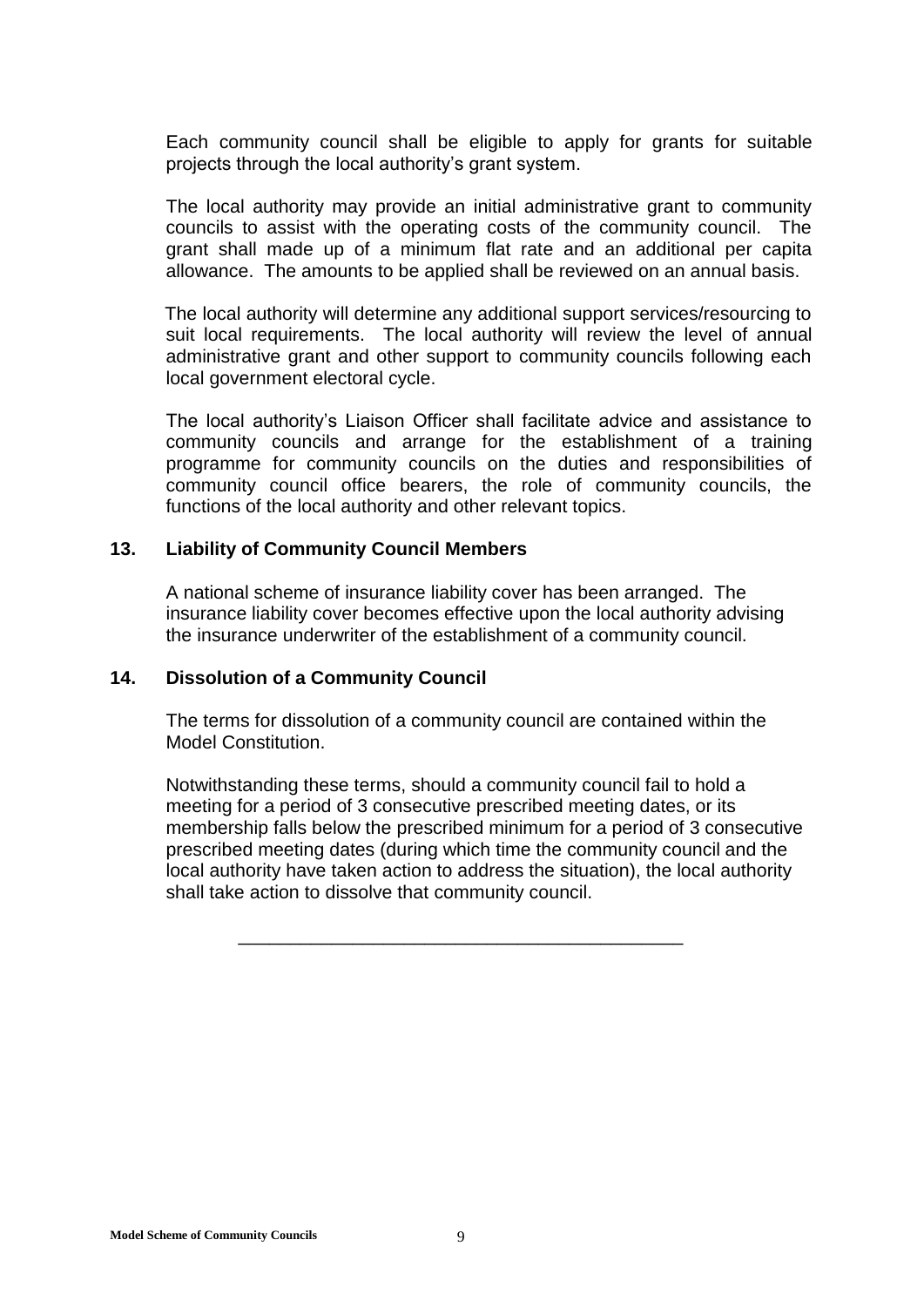## **CODE OF CONDUCT FOR COMMUNITY COUNCILLORS**

The Code of Conduct for Community Councillors is based largely on the Code of Conduct for local authority councillors and relevant public bodies as provided for in The Ethical Standards in Public Life etc (Scotland) Act 2000.

Community Councillors, as elected representatives of their communities, have a responsibility to make sure that they are familiar with, and that their actions comply with, the principles set out in this Code of Conduct. The Code of Conduct and its principles, shall apply to all Community Councillors and those representing the Community Council. These principles are as follows:

- Service to the Community (Public Service)
- Selflessness
- Integrity
- Objectivity
- Accountability and Stewardship
- Openness
- Honesty
- Leadership
- Respect

## **Service to the Community**

As a Community Councillor you have a duty to act in the interests of the local community, which you have been elected or nominated to represent. You also have a duty to act in accordance with the remit of the Councils Scheme for the Establishment of Community Councils, as set out by your local authority under the terms of the Local Government (Scotland) Act 1973.

You have a duty to establish and reflect, through the Community Council, the views of the community as a whole, on any issue, irrespective of personal opinion.

You should ensure that you are, within reason, accessible to your local community and local residents. Various mechanisms to allow the general community to express their views, i.e. suggestion boxes, community surveys, opinion polls should, where possible, be made available.

## **Selflessness**

You have a duty to take decisions solely in terms of the interest of the community that you represent. You must not use your position as a Community Councillor to gain financial, material, political or other personal benefit for yourself, family or friends.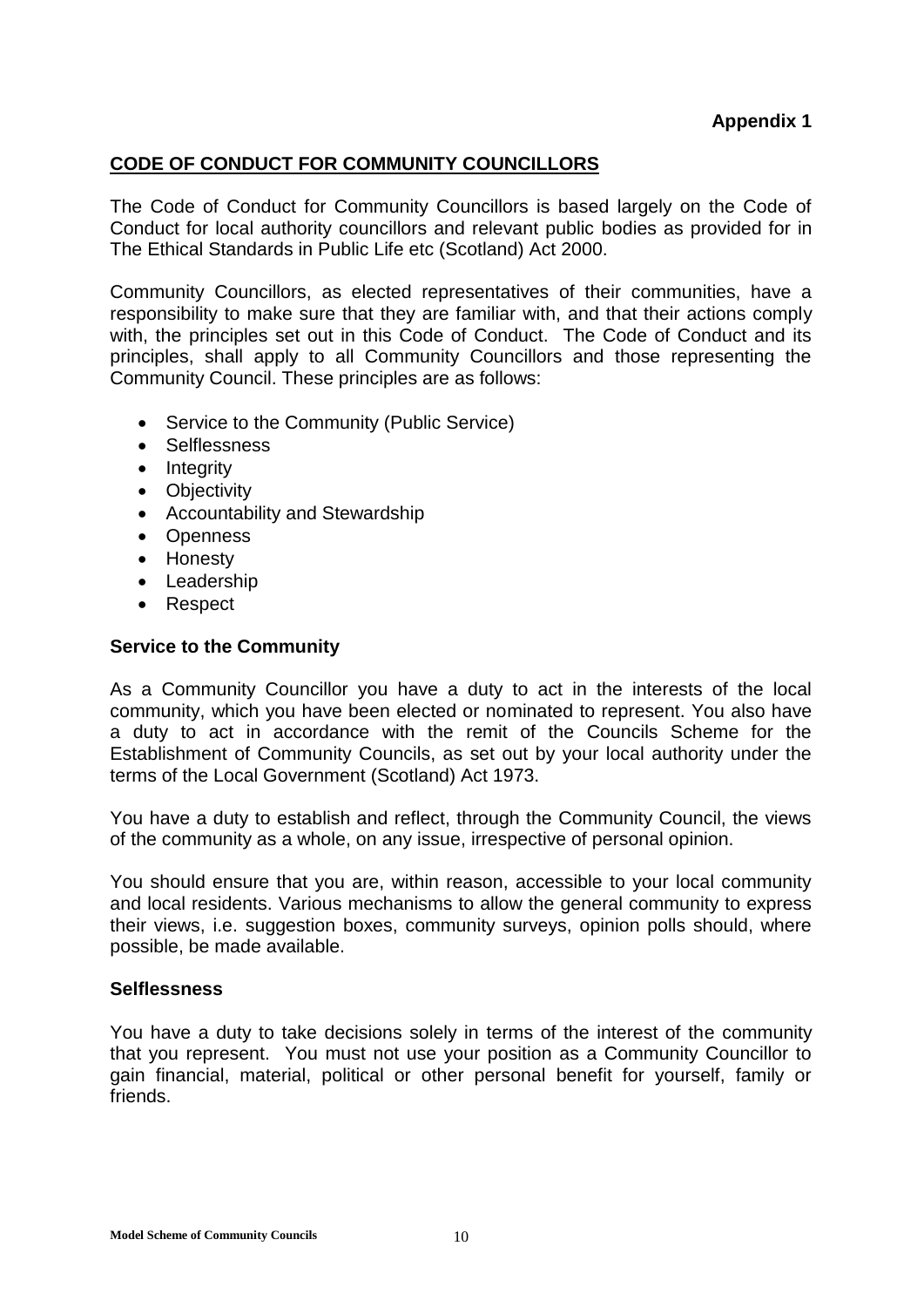## **Integrity**

You must not place yourself under any financial or other obligation to any individual or organisation that might reasonably be thought to influence you in your representation of your community. If you have any private and/or personal interest in a matter to be considered by the Community Council, you have a duty to declare this and if deemed necessary by other members, withdraw from discussions and the decision making process with regard to that matter.

You should not accept gifts or hospitality that may be seen to influence or be intended to influence your opinion or judgement. The offer and/or receipt of any gifts, regardless of form, should always be reported to and noted by the Secretary of the Community Council.

## **Objectivity**

In all your decisions and opinions as a Community Councillor, you must endeavour to represent the overall views of your community, taking account of information which is provided to you or is publicly available, assessing its merit and gathering information as appropriate, whilst laying aside personal opinions or preferences.

You may be appointed or nominated by your Community Council to serve as a member of another representative body. You should ensure that this Code of Conduct is observed when carrying out the duties of the other body.

You are free to have political and/or religious affiliations; however you must ensure that you represent the interests of your community and Community Council and not the interests of a particular political party or other group.

## **Accountability and Stewardship**

You are accountable for the decisions and actions that you take on behalf of your community through the Community Council. You must ensure that the Community Council uses its resources prudently and in accordance with the law.

Community Councillors will individually and collectively ensure that the business of the Community Council is conducted according to the Council's Scheme for the Establishment of Community Councils and this Code of Conduct.

Community Councillors will individually and collectively ensure that annual accounts are produced showing the financial undertakings of the Community Council as set out in the Councils Scheme for the Establishment of Community Councils. They must also ensure that all resources are used efficiently, effectively and fairly and are used strictly for the purposes of Community Council business and for no other purpose.

Minutes of Meetings recording all actions and decisions made should be produced and circulated to all members of the Community Council as soon as possible after each meeting.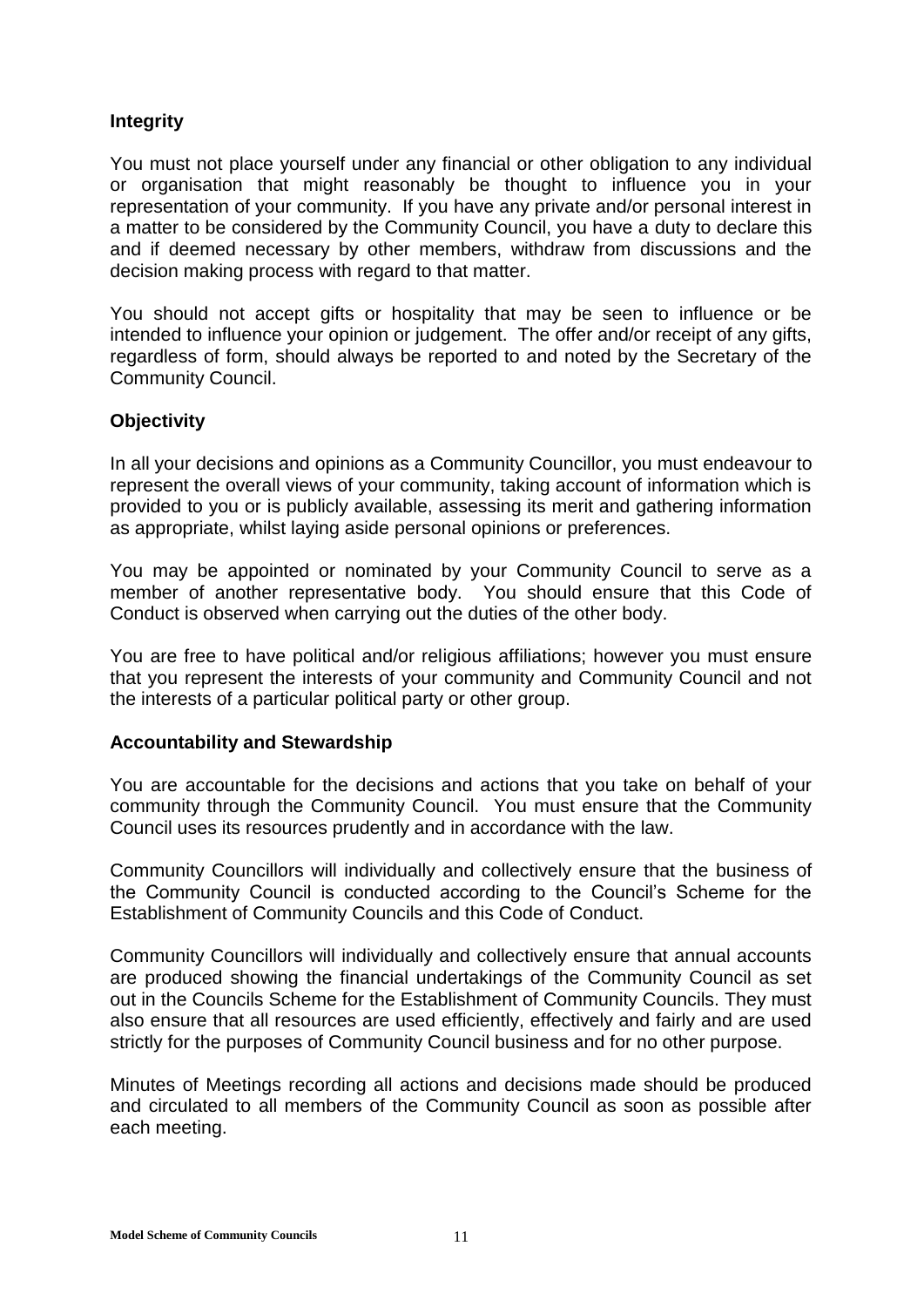Any breach of the Council's Scheme for the Establishment of Community Councils as set out by your local authority under the terms of the Local Government (Scotland) Act 1973 may be reported to your local authority to determine what action, if necessary, should be taken.

## **Openness**

You have a duty to be open about your decisions, actions and representations, giving reasons for these where appropriate. You should be able to justify your decisions and be confident that you have not been unduly influenced by the views and/or opinions of others.

If you have dealings with the Media, members of the public, or others not directly involved in your Community Council, you should ensure that an explicit distinction is made between the expression of your personal views and opinions from any views or statement made about or on behalf of the Community Council.

## **Honesty**

You have a duty to act honestly. You also have an obligation to work within the law at all times. You must declare any private interest relating to your Community Council duties and take steps to resolve any conflicts arising in a way that protects the interest of the community and the Community Council.

## **Leadership**

You have a duty to promote and support the principles of this Code of Conduct by leadership and example, to maintain and strengthen the community's trust and confidence in the integrity of the Community Council and its members in representing the views and needs of the local area. You must also promote social inclusion and challenge discrimination in any form.

You should act to assist the Community Council, as far as possible, in the interest of the whole community that it serves. Where particular interest groups' concerns are in conflict with those of other groups or other areas you should help to ensure that the Community Council is aware of them.

## **Respect**

You must respect fellow members of your Community Council and those that you represent, treating them with courtesy, respect and in a non-discriminatory manner at all times. This should extend to any person, regardless of their position, you have dealings with in your capacity as a Community Councillor.

Recognition should be given to the contribution of everyone participating in the work of the Community Council. You must comply with Equal Opportunities legislation and ensure that equality of opportunity be given to every participant to have their knowledge, opinion, skill and experience taken into account.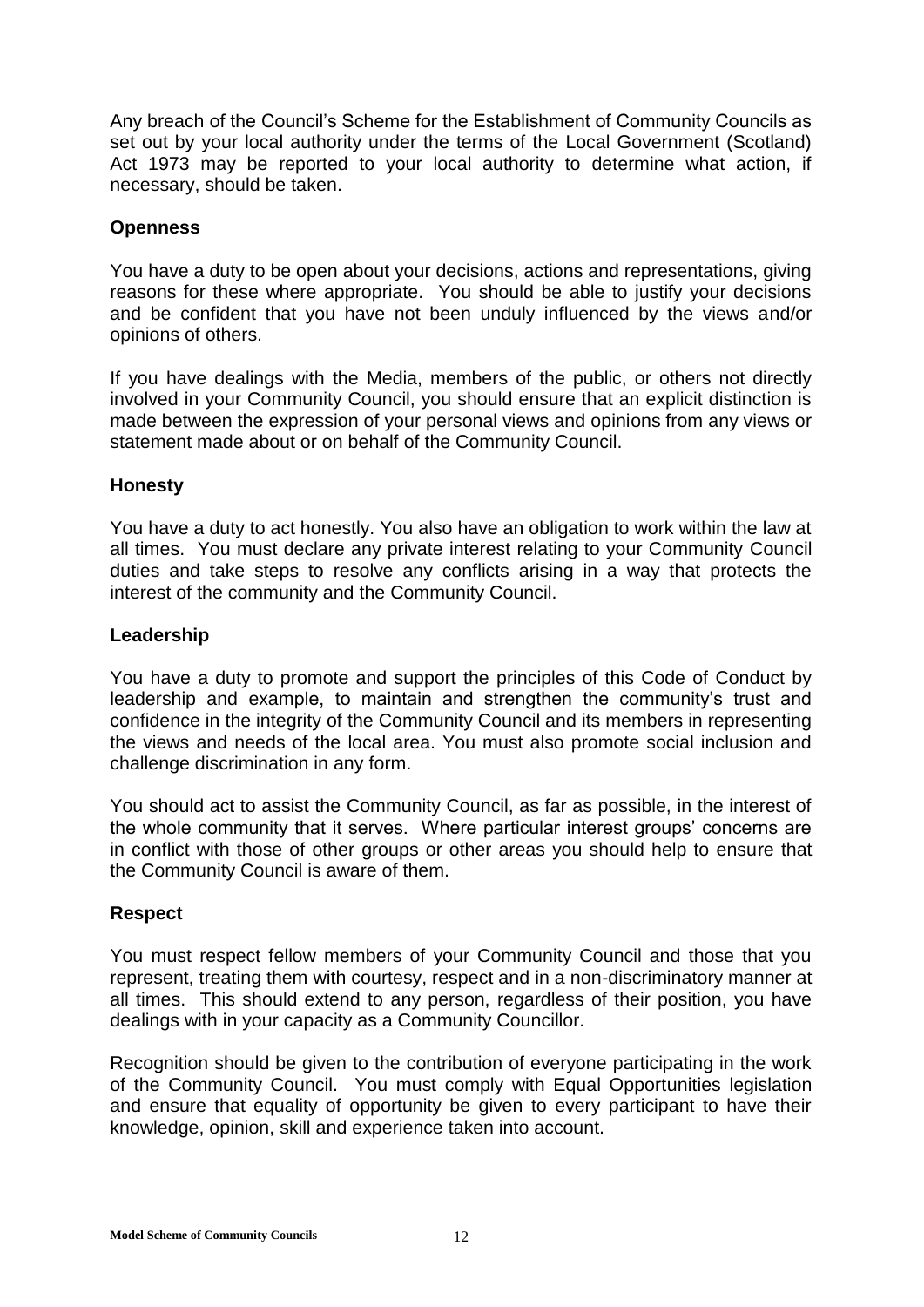You should ensure that confidential material, including details about individuals, is treated as such and that it is handled with dignity and discretion and is not used for personal, malicious or corrupt purposes.

\_\_\_\_\_\_\_\_\_\_\_\_\_\_\_\_\_\_\_\_\_\_\_\_\_\_\_\_\_\_\_\_\_\_\_\_\_\_\_\_\_\_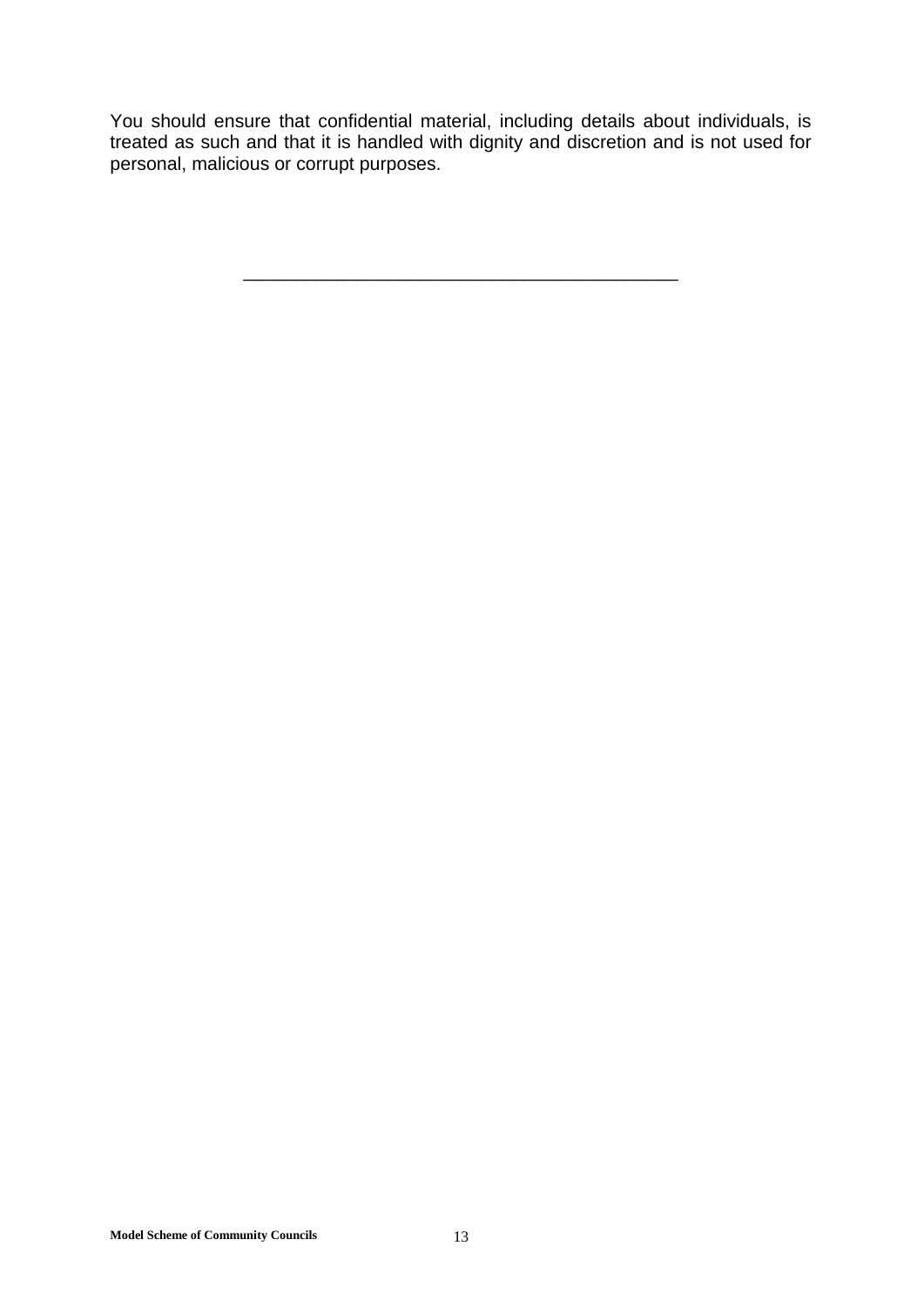# **MODEL CONSTITUTION FOR COMMUNITY COUNCILS**

## **1. Name**

The name of the COMMUNITY COUNCIL shall be .....…………..…........ (referred to as "the COMMUNITY COUNCIL" in this document).

## **2. Area of the Community Council**

The area of the COMMUNITY COUNCIL shall be as shown on the map attached to the local authority's Scheme for the Establishment of Community Councils.

## **3. Objectives**

The objectives of the COMMUNITY COUNCIL shall be:

- (a) to ascertain, co-ordinate and reflect the views of the community which it represents, to liaise with other community groups within the area, and to fairly express the diversity of opinions and outlooks of the people;
- (b) to express the views of the community to the local authority for the area to public authorities and other organisations;
- (c) to take such action in the interests of the community as appears to it to be desirable and practicable;
- (d) to promote the well-being of the community and to foster community spirit;
- (e) to be a means whereby the people of the area shall be able to voice their opinions on any matter affecting their lives, their welfare, their environment, its development and amenity.

## **4. Role and Responsibilities**

In the discharge of their functions and the conduct of their business, the COMMUNITY COUNCIL and its membership shall have regard to their role and responsibilities as set out in paragraph 3 of the Scheme for the Establishment of Community Councils, approved by the local authority and the Community Councillors' Code of Conduct.

## **5. Membership**

The COMMUNITY COUNCIL'S membership is as governed by paragraph 5 of the Scheme for the Establishment of Community Councils and as determined from time to time by the local authority.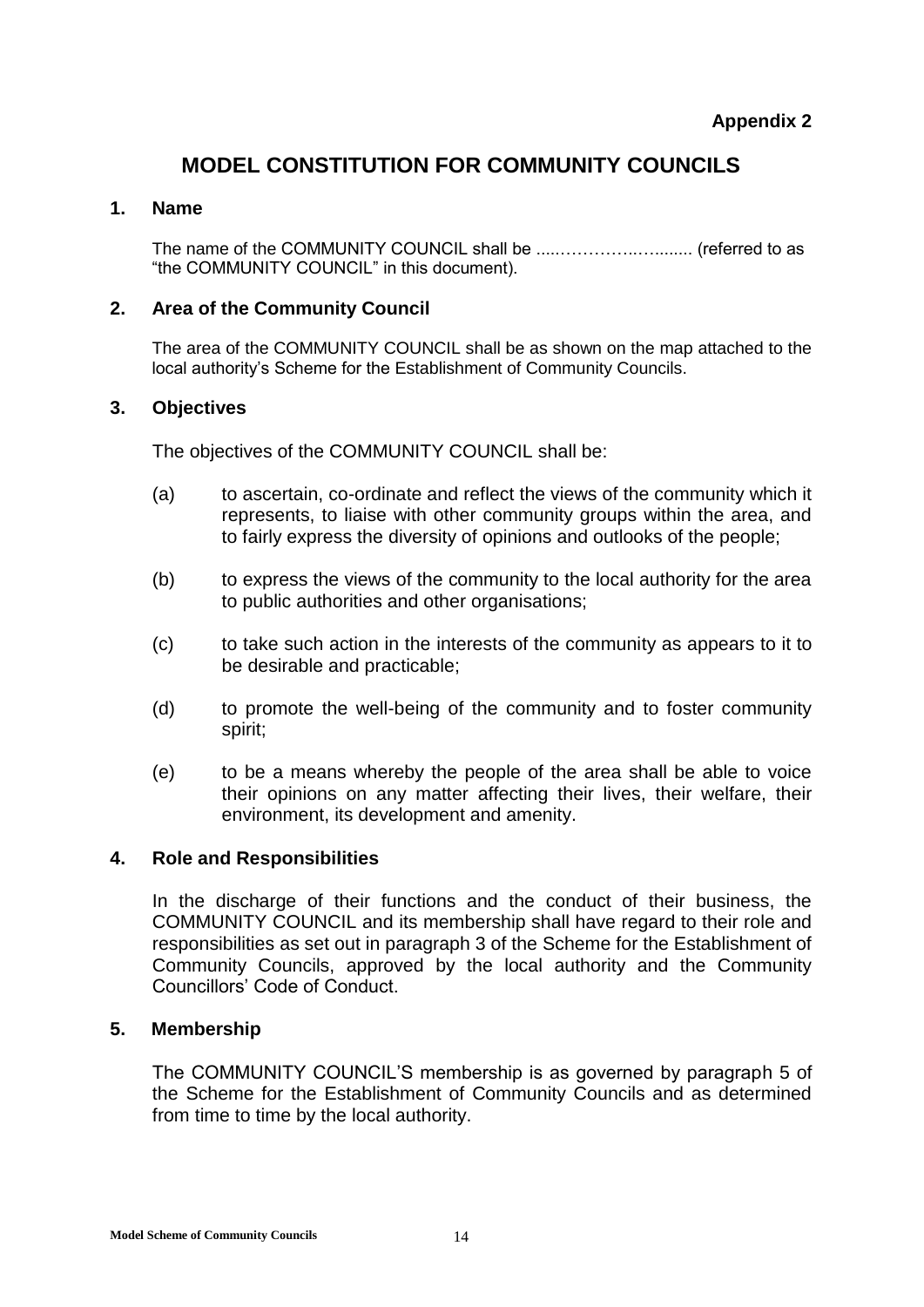## **6. Method of Election**

Election procedures shall be governed by the method of election laid down in paragraph 7 of the Scheme for the Establishment of Community Councils.

## **7. Casual Vacancies on the Community Council**

Where a vacancy arises which does not result in the number of COMMUNITY COUNCILLORS falling below the minimum number as specified in paragraph 5 of the Scheme for the Establishment of Community Councils, and at least 6 months has passed since the last election, the COMMUNITY COUNCIL may, if it considers it to be desirable, agree to:-

- (a) an extraordinary general meeting be held in order that the vacancy (and any other outstanding vacancies) can be filled, on the basis that such vacancies would be publicised, nominations invited and an election held where the number of candidates exceeded the number of places available. Interim elections will be administered by the local authority.
- (b) the filling of a vacancy by co-option with voting rights to a maximum of one quarter of the total membership of the community council as governed by paragraph 7 of the Scheme for the Establishment of Community Councils.
- (c) the vacancy to be left unfilled until local public interest is expressed or until the next set of regular elections.

## **8. Voting Rights of Members of the Community Council**

The right to vote at any meeting of the COMMUNITY COUNCIL or any committee thereof, shall be held by all COMMUNITY COUNCILLORS whether elected or co-opted, but not by Associate Members appointed for specific issues on a temporary basis, or *ex-officio* members. With the exception of circumstances which may arise under the **Scheme for the Establishment of Community Councils**: Clause 7 – Community Council Elections [Co-option]; and **Constitution**: Clause 16 – Alterations to the Constitution and its Clause 17 – Dissolution, all decisions of the COMMUNITY COUNCIL will be decided by a simple majority of those eligible to vote and present and voting.

In the event of a vote of the community councillors that results in a majority not being achieved, the chairperson shall have a casting vote.

## **9. Election of Office-Bearers**

(a) At the first meeting of the COMMUNITY COUNCIL after elections in the year when elections are held and at the Annual General Meeting in **(to be determined locally)** in the year when elections are not held, the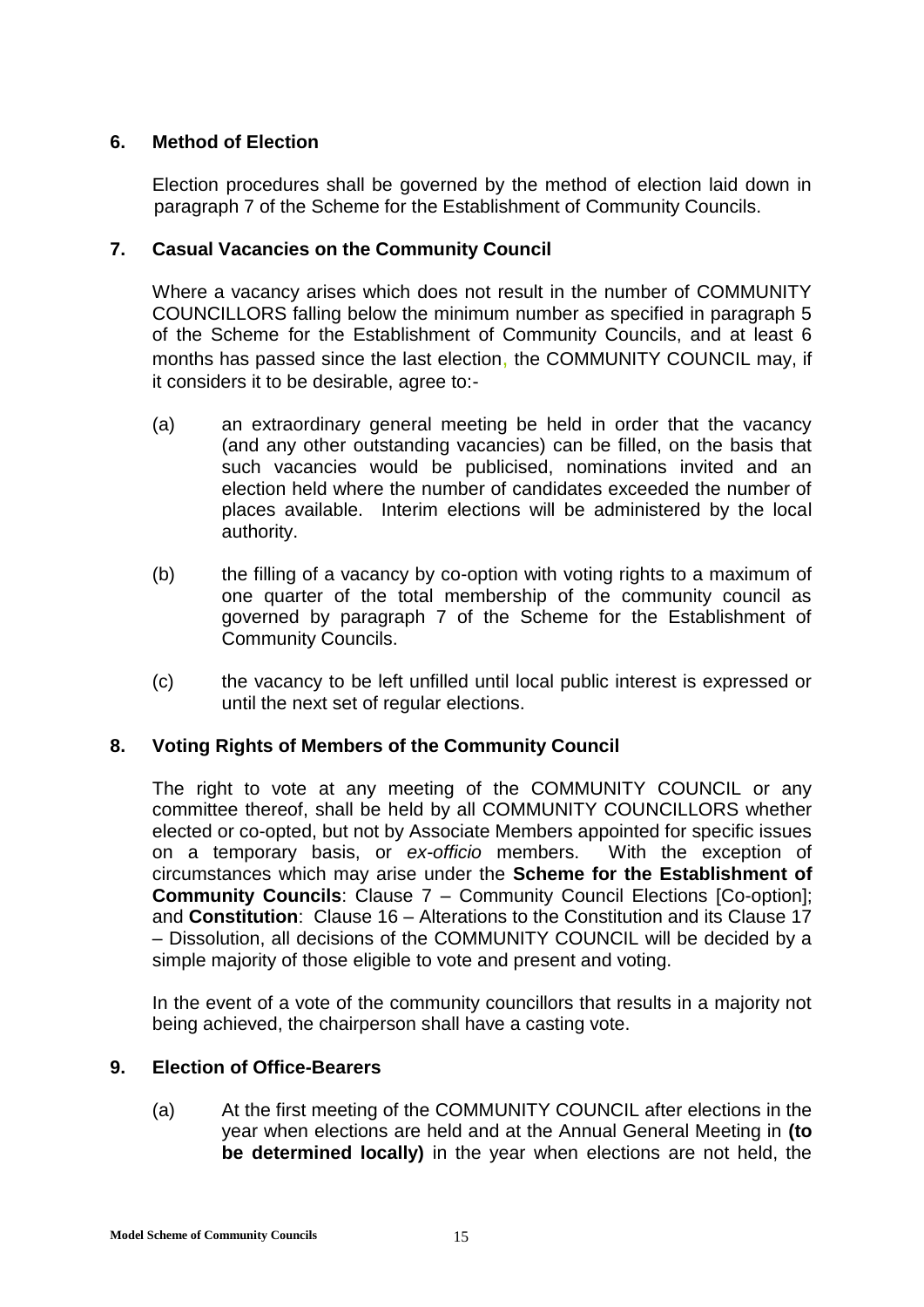COMMUNITY COUNCIL shall appoint a Chair, Secretary, Treasurer and other such office-bearers as it shall from time to time decide.

- (b) All office-bearers shall be elected for one year, but shall be eligible for re-election, without limitation of time.
- (c) Without the express approval of the local authority, no one member shall hold more than one of the following offices at any one time: Chairperson, Secretary or Treasurer.

## **10. Committees of the Community Council**

The COMMUNITY COUNCIL may appoint representatives to committees of the COMMUNITY COUNCIL and shall determine their composition, terms of reference, duration, duties and powers.

## **11. Meetings of the Community Council**

- (a) The quorum for COMMUNITY COUNCIL meetings shall be at least one third of the current eligible voting membership, or 3 eligible voting members, whichever is the greater.
- (b) Once in each year in the month of **(to be determined by the local authority)** the COMMUNITY COUNCIL shall convene an annual general meeting for the purpose of receiving and considering the Chairperson's annual report on the COMMUNITY COUNCIL, the submission and approval of the independently examined annual statement of accounts and the appointment of office bearers.
- (c) Including the annual general meeting, the COMMUNITY COUNCIL shall meet not less than 7 times throughout the year.
- (d) Dates, times and venues of regular meetings of the COMMUNITY COUNCIL shall be fixed at the first meeting of the COMMUNITY COUNCIL following ordinary elections and thereafter at its annual general meeting. Special meetings shall require at least 10 days public notice, either called by the Chairperson, or on the request of not less than one-half of the total number of COMMUNITY COUNCIL members. An officer of the local authority has the discretion to call a meeting of the COMMUNITY COUNCIL.
- (e) Copies of all minutes of meetings of the COMMUNITY COUNCIL and of committees thereof shall be approved at the next prescribed meeting of the COMMUNITY COUNCIL, but the draft minute shall be circulated within 14 days from the date of that meeting, to COMMUNITY COUNCIL members, other appropriate parties and the local authority's liaison officer for COMMUNITY COUNCILS.
- (f) The COMMUNITY COUNCIL shall abide by its Standing Orders for the proper conduct of its meetings.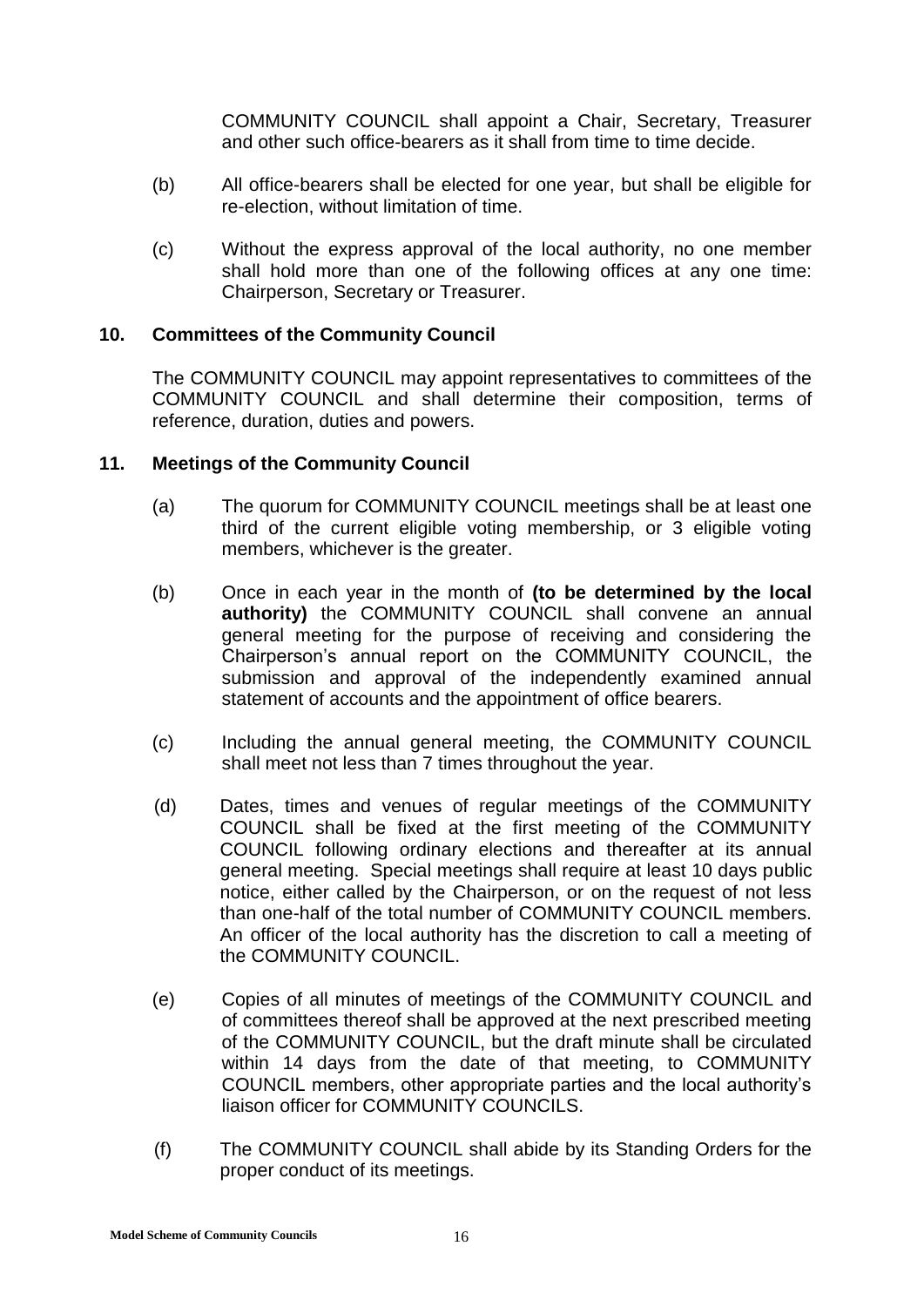- (g) The COMMUNITY COUNCIL has a duty to be responsive to the community it represents. Should the COMMUNITY COUNCIL receive a written request (petition), signed by at least 20 persons resident within the COMMUNITY COUNCIL area to convene a special meeting for a particular matter or matters to be debated, it shall call such a meeting within 14 days of receipt of such a request and advertise it in the manner prescribed locally for special meetings called by the COMMUNITY COUNCIL.
- (h) The COMMUNITY COUNCIL can meet to discuss items of business in private where it considers it appropriate to do so. The decision to meet in private will be agreed in advance and decided by a majority vote. Notice of such a meeting will be given to the public in the usual way. However, the Notice will record that the meeting, or a part thereof, shall be held in private.

## **12. Public Participation in the Work of the Community Council**

- (a) All meetings of the COMMUNITY COUNCIL and its committees (subject to 11(h), above) shall be open to members of the public. Proper provision is to be made for the accommodation of members of the public and the opportunity should be afforded at each meeting to permit members of the public to address the COMMUNITY COUNCIL, under the guidance of the Chairperson.
- (b) Notices calling meetings of the COMMUNITY COUNCIL and its committees shall be posted prominently within the COMMUNITY COUNCIL area for a minimum period of ten days before the date of any such meeting, and, where possible, be advertised by other suitable means.

## **13. Information to the Local Authority**

The local authority's liaison officer shall be sent an annual calendar of the COMMUNITY COUNCIL'S prescribed meeting dates, times and venues, which should be agreed at the COMMUNITY COUNCIL'S annual general meeting, minutes of all meetings, the annual report, the annual financial statement and any other such suitable information, as may from time to time be agreed between the COMMUNITY COUNCIL and the local authority. When special meetings of the COMMUNITY COUNCIL are to be held, the local authority's liaison officer should be advised of the date, time venue and subject(s) of debate of such meetings, at least 10 days in advance of the meeting date.

## **14. Control of Finance**

(a) All monies raised by or on behalf of the COMMUNITY COUNCIL or provided by the local authority and other sources shall be applied to further the objectives of the COMMUNITY COUNCIL and for no other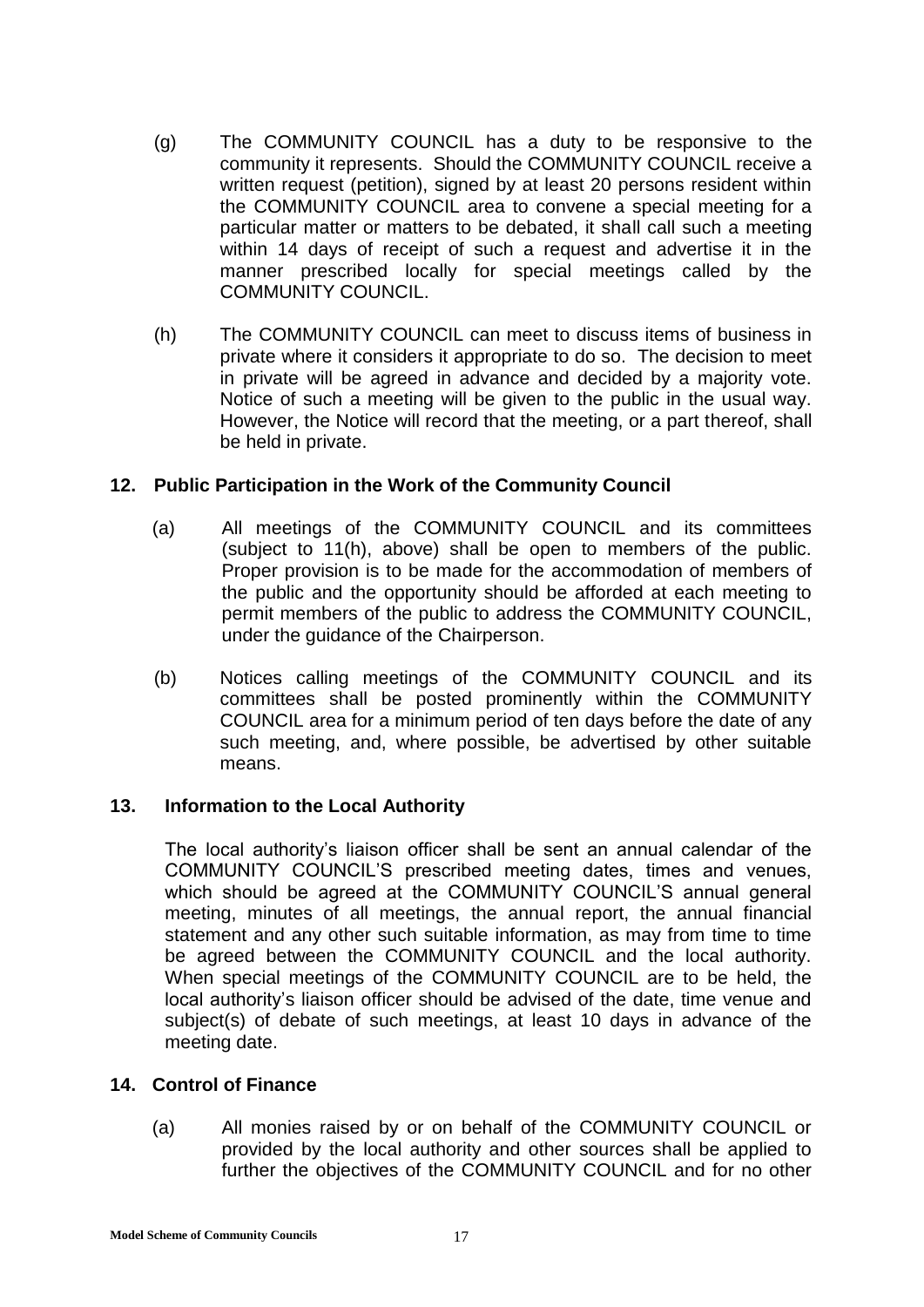purpose. The monies provided by the local authority in the annual Administrative Grant for administrative and other approved purposes shall be used only as prescribed. Monies raised from other sources may be used in accordance with the terms of this provision (so long as they are consistent with the objectives of the community council), or in the absence of such terms, for the furtherance of the objectives of the COMMUNITY COUNCIL.

- (b) The treasurer shall undertake to keep proper accounts of the finances of the community council.
- (c) Any two of three authorised signatories, who would normally be officebearers of the community council, may sign cheques on behalf of the COMMUNITY COUNCIL. Authorised signatories may not be cohabitees.
- (d) A statement of accounts for the last financial year should be independently examined by two examiners appointed by the COMMUNITY COUNCIL, who are not members of that COMMUNITY COUNCIL. The accounts shall be submitted to an Annual General Meeting of the COMMUNITY COUNCIL and shall be available for inspection on application to the secretary.
- (e) The financial year of the COMMUNITY COUNCIL shall be from **(to be determined by the local authority**) until **(to be determined by the local authority)** the succeeding year. Examined accounts as received and approved by the COMMUNITY COUNCIL at the annual general meeting shall be submitted to the local authority following approval at the community council's annual general meeting.

## **15. Title to Property**

Property and other assets belonging to the COMMUNITY COUNCIL shall be vested in the Chair, Secretary and Treasurer of the COMMUNITY COUNCIL and their successors in these respective offices.

## **16. Alterations to the Constitution**

Any proposal by the COMMUNITY COUNCIL to alter this Constitution must be first considered by a meeting of the COMMUNITY COUNCIL and the terms of the proposal to alter the Constitution shall be stated on the notice calling the meeting, which shall be issued not less than ten days prior to the meeting. Any proposed alterations may not prejudice the terms and objectives contained within the Scheme for the Establishment of Community Councils.

If the proposal is supported by two-thirds of the total voting membership of the COMMUNITY COUNCIL and is approved in writing by the local authority, the alteration shall be deemed to have been duly authorised and can then come into effect.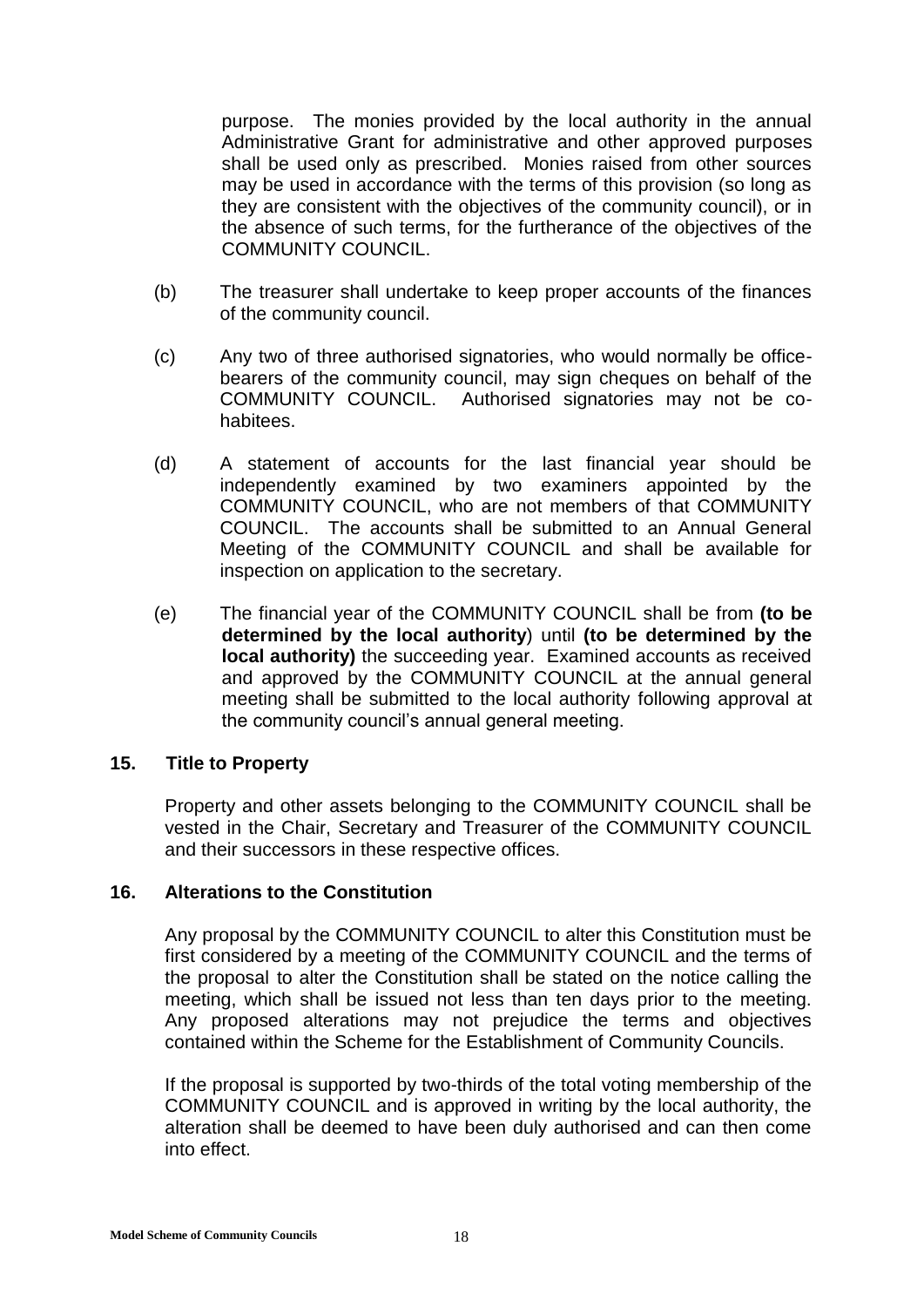## **17. Dissolution**

If the COMMUNITY COUNCIL by a two-thirds majority of the total voting membership decides at any time that it is necessary or advisable to dissolve, it shall agree a date for a public meeting to be held to discuss the proposed resolution to dissolve. It is a requirement that not less than ten days prior to the date of such meeting a public notice be given by means of notification in the local newspaper. If the resolution is supported by a majority of those persons present and qualified to vote and is approved by the local authority, the COMMUNITY COUNCIL shall be deemed to be dissolved and all assets remaining, subject to the approval of the local authority, after the satisfaction of any proper debts or liabilities shall transfer to the local authority who shall hold same in Trust for a future COMMUNITY COUNCIL representing that area.

In the event that the COMMUNITY COUNCIL is dissolved under the above procedure, and twenty or more electors subsequently wish the reestablishment of a COMMUNITY COUNCIL for the area, these electors shall submit a requisition to the local authority in accordance with Section 52(7) of the Local Government (Scotland) Act 1973, on receipt of which the Returning Officer shall arrange for elections to be held in accordance with the Scheme for the Establishment of Community Councils.

Where for any reason, the number of COMMUNITY COUNCIL members falls below the minimum specified in the Scheme for the Establishment of Community Councils the local authority may, by suspending the Constitution of the COMMUNITY COUNCIL, cause the COMMUNITY COUNCIL to be dissolved and in this event, the procedures for the establishment of a new COMMUNITY COUNCIL being those identified in the immediately preceding paragraph hereof, shall be initiated.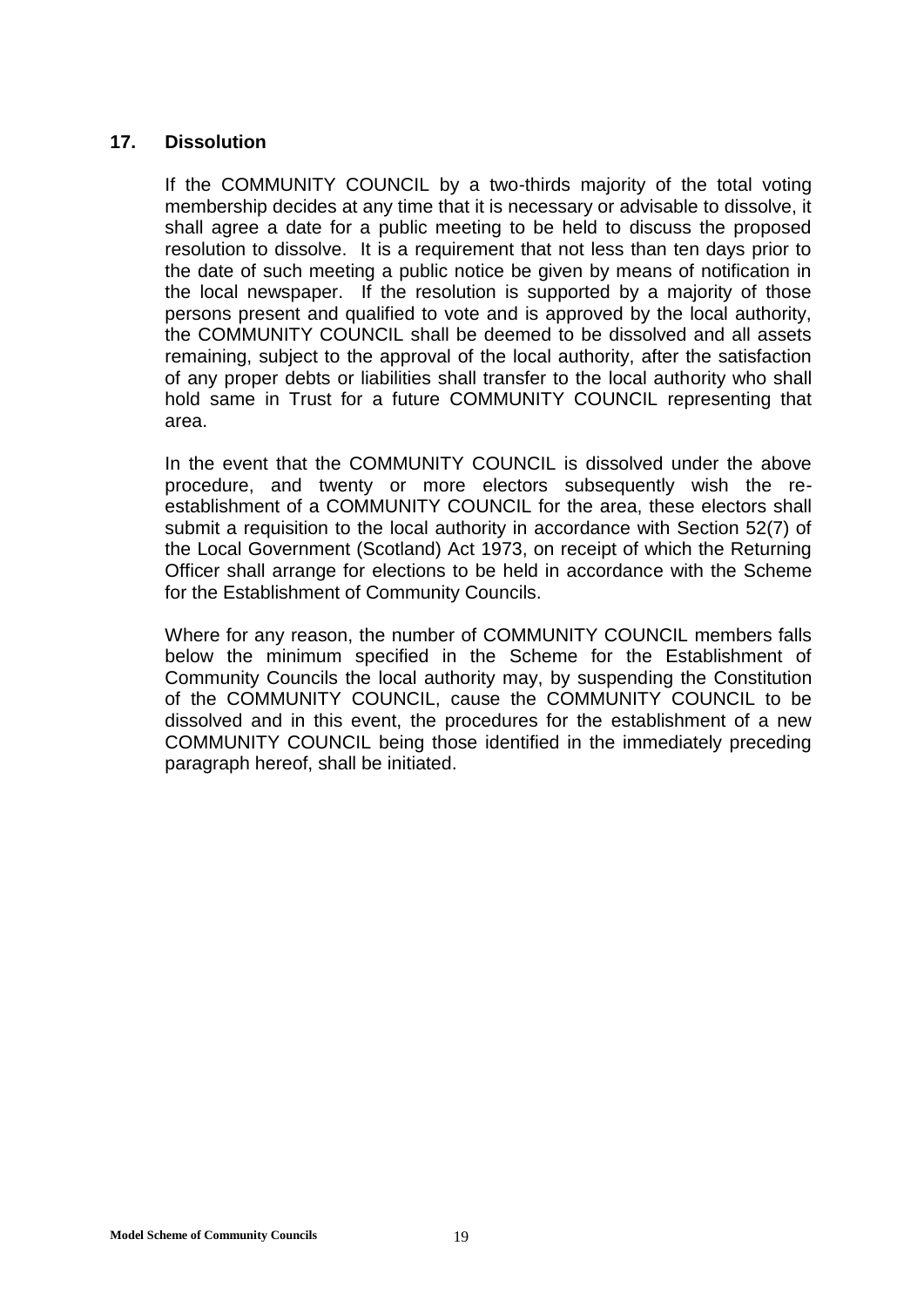| <b>COMMUNITY COUNCIL, on</b> |          |
|------------------------------|----------|
|                              |          |
| Signed:                      | Chairman |
|                              |          |
|                              | Member   |
|                              | Member   |
|                              | Date     |
|                              |          |
|                              |          |
|                              |          |
|                              | Signed   |
|                              | Date     |
|                              |          |
|                              |          |

## 18. Approval and adoption of the Constitution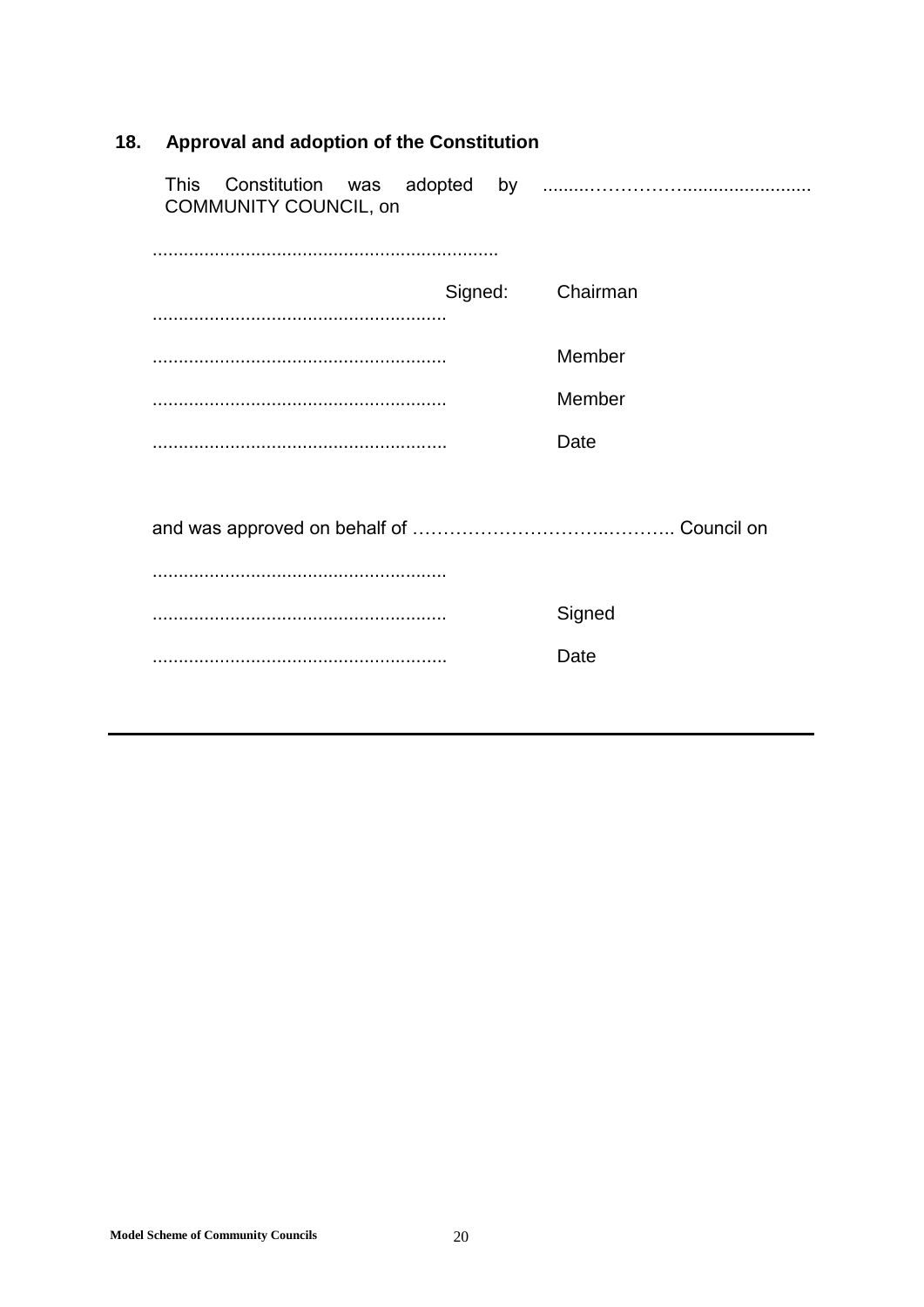# **MODEL STANDING ORDERS**

## **1. Meetings (all held in public)**

- (a) Ordinary meetings of the COMMUNITY COUNCIL shall be held in the months of ..................................................... [to be entered]. Special Meetings may be called at any time on the instructions of the Chairperson of the community council on the request of not less than one-half of the total number of COMMUNITY COUNCIL members; or the receipt of a common written request (petition), signed by at least 20 persons, resident within the COMMUNITY COUNCIL area, to convene a special meeting for a particular matter or matters to be debated, it shall call such a meeting. A special meeting shall be held within 14 days of the receipt of the request made to the Secretary of the COMMUNITY COUNCIL. Annual general meetings are held annually.
- (b) The notice of ordinary and annual general meetings of the COMMUNITY COUNCIL, featuring the date, time and venue, shall be provided to each COMMUNITY COUNCIL member and the local authority's named official by the Secretary of the COMMUNITY COUNCIL, at least 10 days before the date fixed for the meeting.

#### **2. Minutes**

Minutes of the proceedings of a meeting of the COMMUNITY COUNCIL shall be drawn up within fourteen days from the date of that meeting, distributed in accordance with paragraph 3 of the Scheme of Community Councils and shall, following their approval, be signed at the next meeting of the COMMUNITY COUNCIL by the person presiding thereat and retained for future reference.

## **3. Quorum**

A quorum shall be one-third of the current voting membership of the COMMUNITY COUNCIL, or 3 voting members, whichever is the greater.'

## **4. Order of Business**

#### **(i)** Ordinary Meeting

The order of business at every ordinary meeting of the COMMUNITY COUNCIL shall be as follows: -

- (a) Recording of membership present and apologies received.
- (b) The minutes of the last meeting of the COMMUNITY COUNCIL shall be submitted for approval.
- (c) Any other item of business, which the Chairperson has directed, should be considered.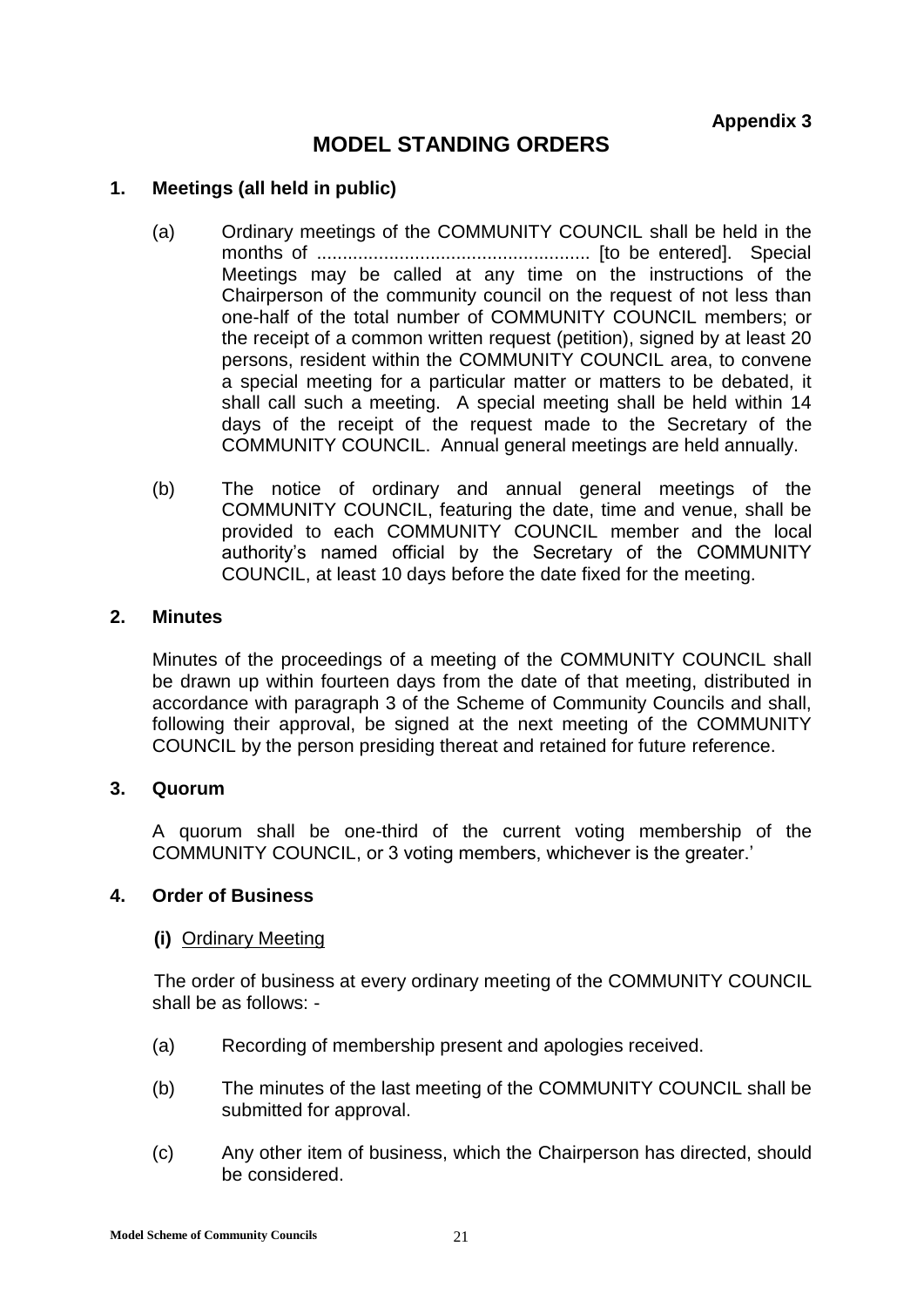- (d) Any other competent business.
- (e) Questions from the floor.
- (f) Chairperson to declare date of next meeting and close meeting.

## **(ii)** Annual General Meeting

It will not be uncommon that the COMMUNITY COUNCIL has arranged for an ordinary meeting of the COMMUNITY COUNCIL to begin at the close of the annual general meeting, to enable any outstanding reporting on business matters to be heard; and for COMMUNITY COUNCIL members and members of the public to have an opportunity to bring matters to the attention of the COMMUNITY COUNCIL, possibly for inclusion on a future agenda.

The order of business at every annual general meeting of the COMMUNITY COUNCIL shall be as follows: -

- (a) Recording of membership present and apologies received.
- (b) The minutes of the last annual general meeting of the COMMUNITY COUNCIL shall be submitted for adoption.
- (c) Chairperson's Annual Report (and questions from the floor).
- (d) Secretary's Annual Report (and questions from the floor).
- (e) Treasurer's submission of Balance Sheet and Annual Accounts duly independently examined and certified correct (and questions from the floor).
- (f) Demit of current office bearers/election of office bearers.
- (g) Chairperson to declare date of next annual general meeting and close meeting.
- **(iii)** Extraordinary General Meeting

The order of business at every extraordinary general meeting of the COMMUNITY COUNCIL shall be as follows: -

- (a) Recording of membership present and apologies received.
- (b) Business for debate, as described in the calling notice for the special meeting.
- (c) Chairperson to close meeting.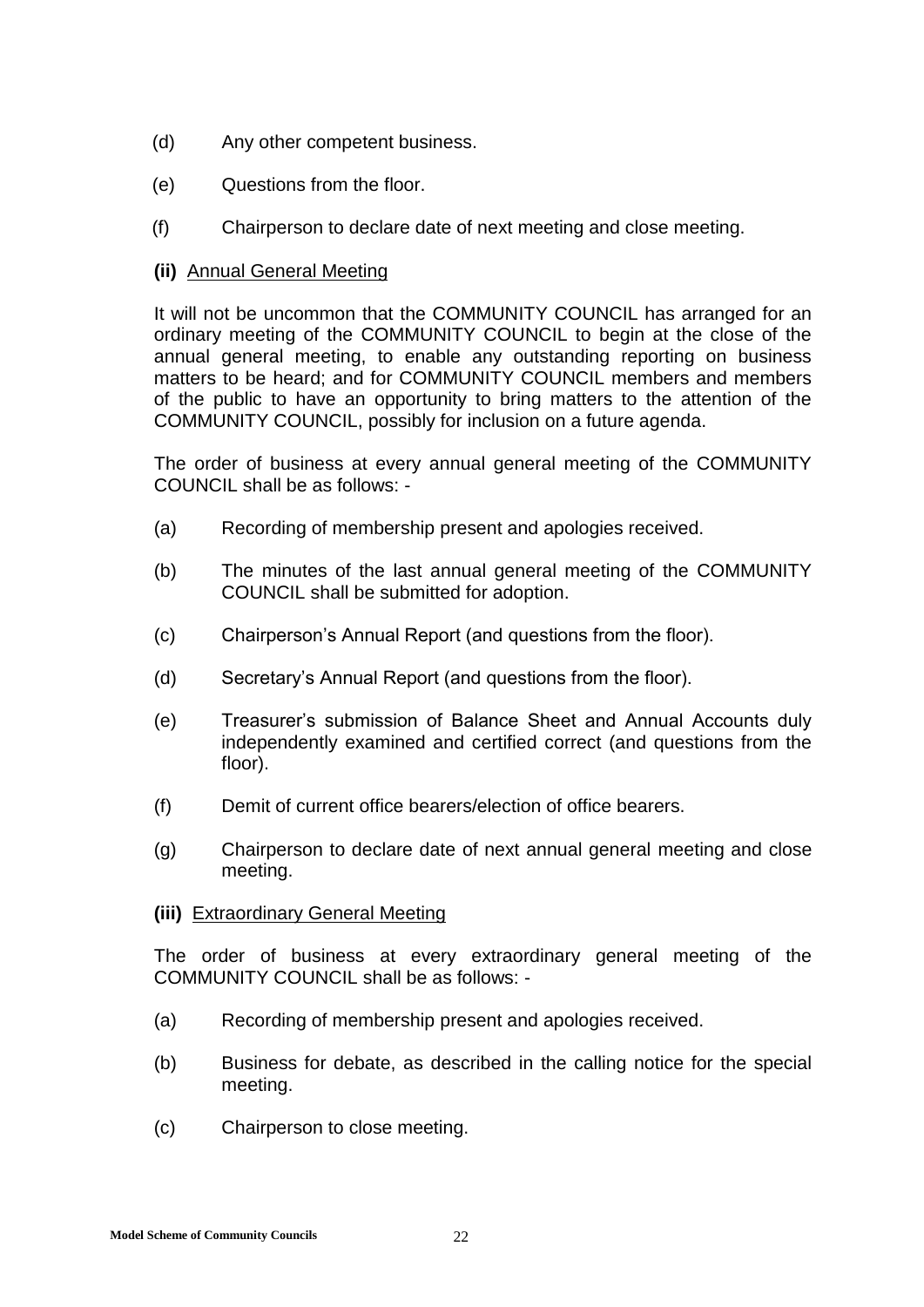## **5. Order of Debate**

- (a) The Chairperson shall decide all questions of order, relevancy and competency arising at meetings of the COMMUNITY COUNCIL and her/his ruling shall be final and shall not be open to discussion. In particular, the Chairperson shall determine the order, relevancy and competency of all questions from the public in attendance at meetings of the COMMUNITY COUNCIL raised at 4, above. The Chairperson in determining the order, relevance and competency of business and questions shall have particular regard to the relevance of the issue to the community and ensure that the discussion and proceedings are conducted in such a manner that decisions are reached in a democratic manner. The Chairperson shall have the power, in the event of disorder arising at any meeting, to adjourn the COMMUNITY COUNCIL meeting to a time he/she may then, or afterwards, fix.
- (b) Every motion or amendment shall be moved and seconded.
- (c) After a mover of a motion has been called on by the Chairperson to reply, no other members shall speak to the question.
- (d) A motion or amendment once made and seconded shall not be withdrawn without the consent of the mover and seconder thereof.
- (e) A motion or amendment which is contrary to a previous decision of the COMMUNITY COUNCIL shall not be competent within six months of that decision.

## **6. Voting**

- (a) Voting shall be taken by a show of hands of those present and eligible to vote, with the exception that, at an annual general meeting, the election of office bearers may be held by secret ballot.
- (b) The Chairperson of a meeting of the COMMUNITY COUNCIL shall have a casting vote as well as a deliberative vote.

## **7. Alteration of Standing Orders**

A proposal to alter these Standing Orders may be proposed to the local authority to be altered or added to at any time by the COMMUNITY COUNCIL, provided that notice of motion to that effect is given at the meeting of the COMMUNITY COUNCIL previous to that at which the motion is discussed. The local authority shall have final discretion on any proposed change.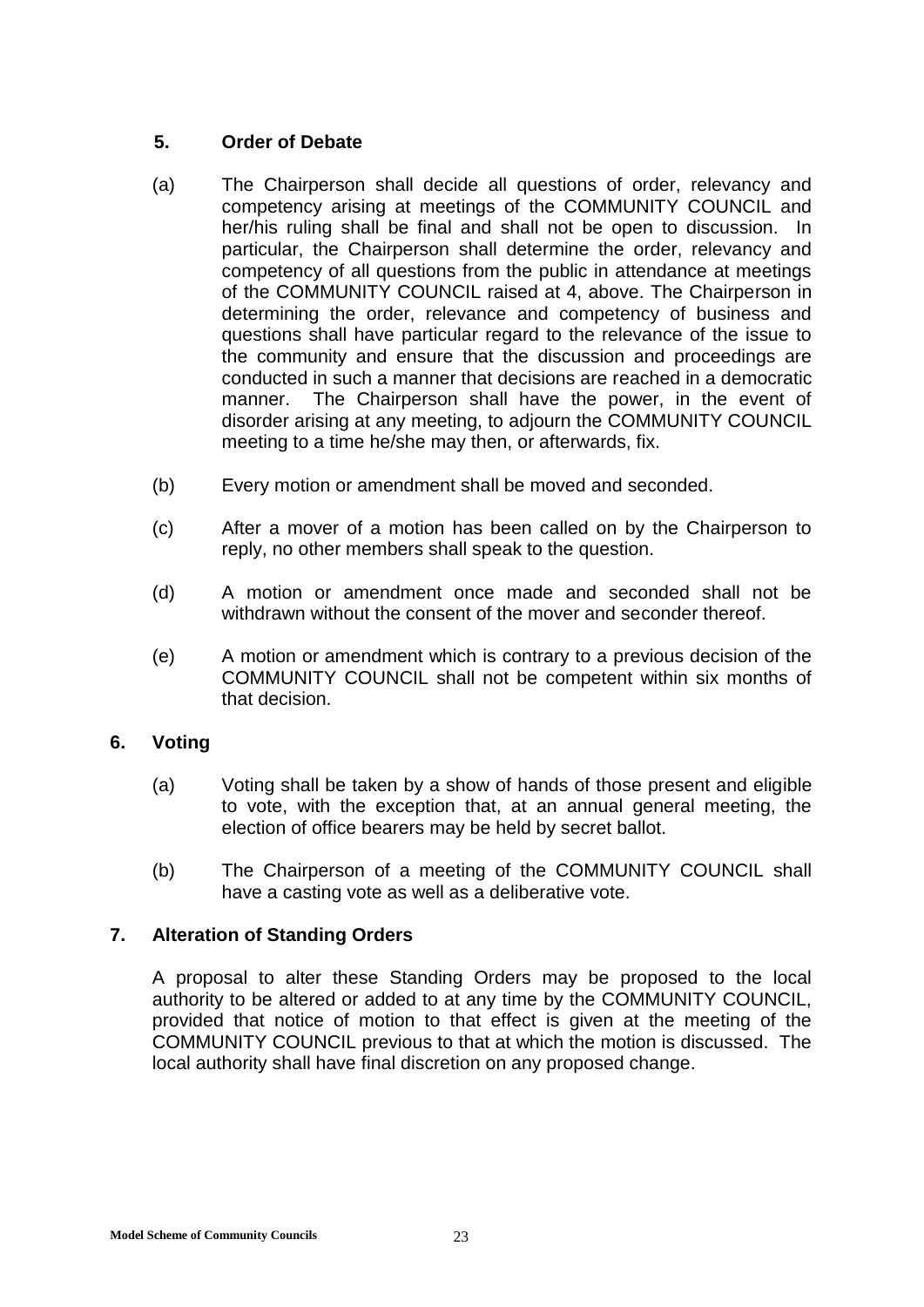## **8. Committees**

The COMMUNITY COUNCIL may appoint such committees as it may from time to time decide and shall determine their composition, terms of reference, duration, duties and powers.

## **9. Suspension of Standing Orders**

These Standing Orders shall not be suspended except at a meeting at which three-quarters of the total number of COMMUNITY COUNCIL members are present and then only if the mover states the object of his motion and if twothirds of the COMMUNITY COUNCIL members present consent to such suspension.

\_\_\_\_\_\_\_\_\_\_\_\_\_\_\_\_\_\_\_\_\_\_\_\_\_\_\_\_\_\_\_\_\_\_\_\_\_\_\_\_\_\_\_\_\_\_\_\_\_\_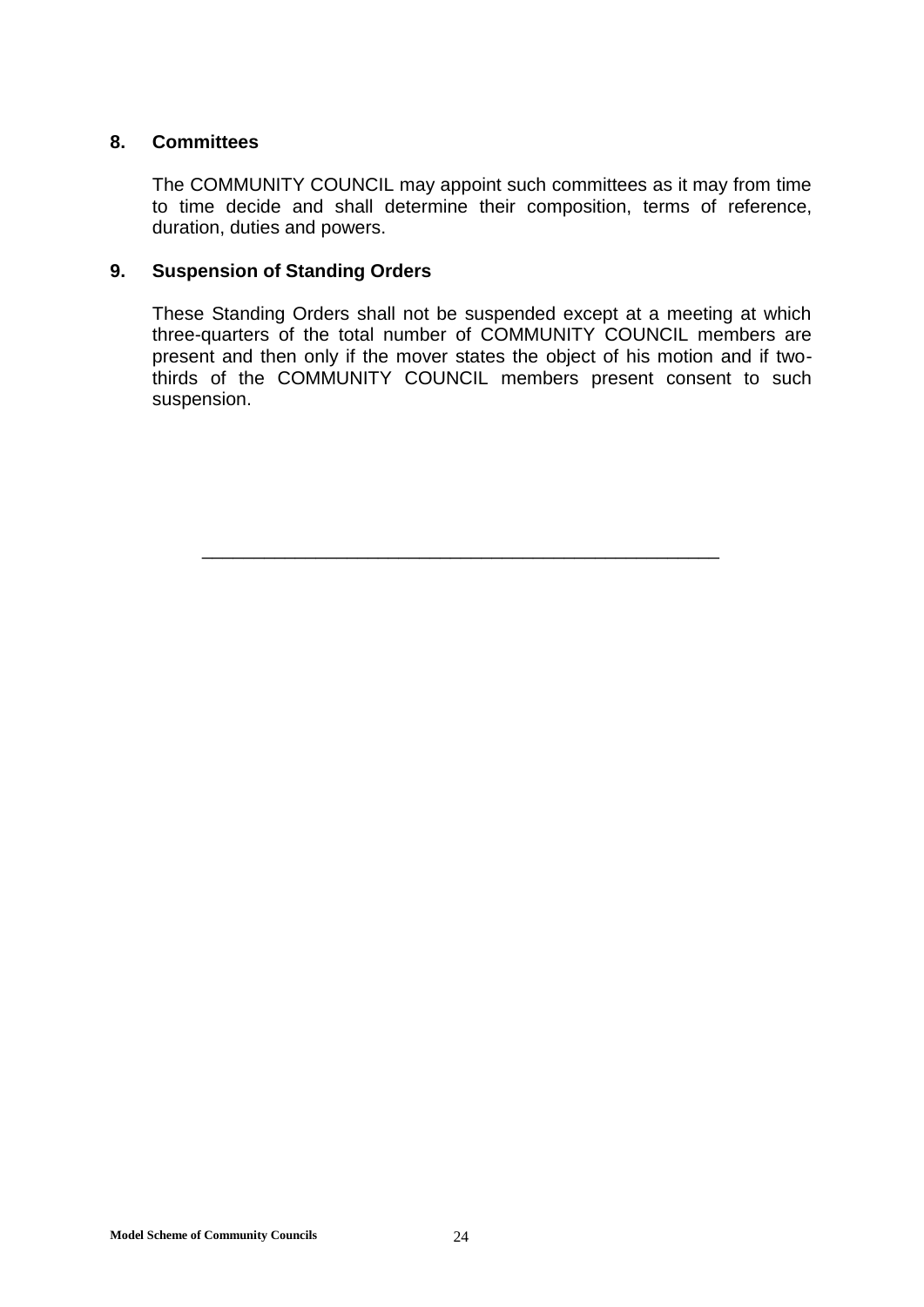## **Appendix 4**

## **COMPOSITION OF COMMUNITY COUNCILS**

All community councils will have a base number of seven elected community councillors, plus one community councillor for every 1,000 of the population up to five thousand plus 1 community councillor thereafter for every two thousand of the population.

## **Example**

For a community council with 7,000 of a population, 7 community councillors  $+ 5 + 1 =$ 13 elected community councillors.

| <b>Community Council</b>        | Pop'n | Max No.<br><b>Directly</b><br><b>Elected</b> | Var. | <b>Non-Elected</b><br><b>Members</b> |
|---------------------------------|-------|----------------------------------------------|------|--------------------------------------|
| 1. Old Kilpatrick               | 2857  | $7 + 3 = 10$                                 |      | $+1/3$                               |
| 2.<br>Duntocher and Hardgate    | 7395  | $7 + 6 = 13$                                 |      | ,,                                   |
| 3.<br>Faifley                   | 5210  | $7 + 5 = 12$                                 |      | $\overline{\mathbf{z}}$              |
| Dalmuir and Mountblow<br>4.     | 8215  | $7 + 6 = 13$                                 | $-1$ | $\mathbf{H}$                         |
| 5. Parkhall, North Kilbowie and | 7480  | $7 + 6 = 13$                                 |      | ,,                                   |
| Central                         |       |                                              |      |                                      |
| Linnvale and Drumry<br>6.       | 7024  | $7 + 6 = 13$                                 |      | 11                                   |
| 7. Clydebank East               | 5750  | $7 + 5 = 12$                                 |      | 11                                   |
| 8.<br><b>Bowling and Milton</b> | 967   | $7 + 1 = 8$                                  |      | ,,                                   |
| 9. Dumbarton East and Central   | 4103  | $7 + 4 = 11$                                 |      | $\mathbf{H}$                         |
| 10. Dumbarton North             | 5005  | $7 + 5 = 12$                                 | $+1$ | 11                                   |
| 11. Silverton and Overtoun      | 4825  | $7 + 5 = 12$                                 |      | 11                                   |
| 12. Dumbarton West              | 5962  | $7 + 5 = 12$                                 |      | $\mathbf{H}$                         |
| 13. Renton                      | 3559  | $7 + 4 = 11$                                 |      | $\mathbf{H}$                         |
| 14. Bonhill and Dalmonach       | 9031  | $7 + 7 = 14$                                 |      | $\overline{\mathbf{1}}$              |
| 15. Alexandria                  | 4840  | $7 + 5 = 12$                                 |      | $\mathbf{H}$                         |
| 16. Balloch and Haldane         | 6538  | $7 + 5 = 12$                                 |      | ,,                                   |
| 17. Kilmaronock                 | 693   | $7 + 1 = 8$                                  |      | , 1                                  |

Date Source: Voluntary Population Survey 2003 (as amended to reflect changes to boundaries 2011)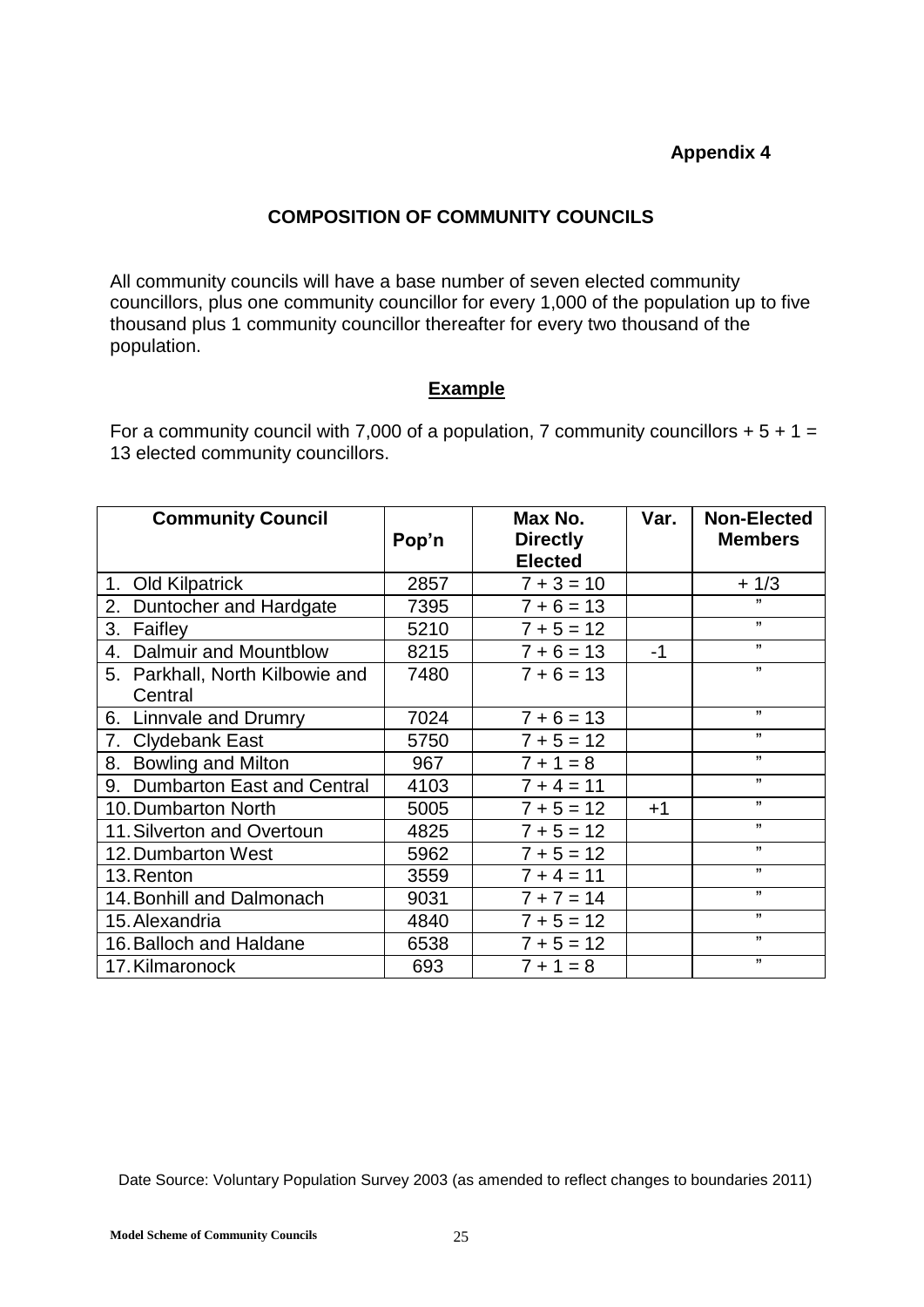## **WEST DUNBARTONSHIRE COUNCIL COMMUNITY COUNCIL BOUNDARIES**

## **Clydebank East Community Council**

Commencing at the junction of the south eastern Administrative Boundary and the River Clyde; then continuing north-westward along the River Clyde to a point south east of the former cable depot, on Cable Depot Road; then generally northeast in a straight line to a point in the centre of the Forth & Clyde Canal; then generally eastward along the said Canal to the eastern Administrative Boundary; then generally southward to the point of commencement.

## **Dalmuir & Mountblow Community Council**

Commencing at the south-western boundary of Clydebank East Community Council then continuing generally north-westward along the River Clyde to the confluence of the River Clyde and the prolongation of the burn adjacent to Chivas Regal bonded warehouses; then generally north-eastward along the said burn and its culverted course to the centre of the roundabout at Freelands Place; then generally westwards along Old Dalnotter Road to the junction with the boundary of the former MOD Tank Farm; then generally north-eastward, westward and north-eastward along said boundary to the junction with the A82 Great Western Road; then generally eastward along the said Road to its junction with Mountblow Road; then generally southwards on Mountblow Road to the access lane through the golf course adjacent to Littleholm Place; then generally north-eastward along said lane to the junction of the Duntocher burn; then generally southward and south-eastwards along the said burn to the junction with the Glasgow to Balloch/Helensburgh railway track; then generally eastward along the Singer line and south-eastward along the Clydebank line to the junction with the north-western boundary of Clydebank East Community Council; then generally southward to the point of commencement.

## **Linnvale & Drumry Community Council**

Commencing at the junction of Duntreath Avenue and the Forth & Clyde Canal and continuing westward along the northern boundary of Clydebank East Community Council to Kilbowie Road; then generally northwards along Kilbowie Road to the Kilbowie Roundabout; then generally south-eastwards along Great Western Road to the point of commencement.

## **Parkhall, North Kilbowie and Central Community Council**

Commencing at the junction of the northern boundary of Clydebank East Community Council and the western boundary of Linnvale & Drumry Community Council, then continuing westward, north-westward and northward along the northern boundary of Clydebank East Community Council and Dalmuir & Mountblow Community Council to the junction with Great Western Road; then generally south eastward along said Road to the western boundary of Linnvale & Drumry Community Council; then generally southward along said boundary to the point of commencement.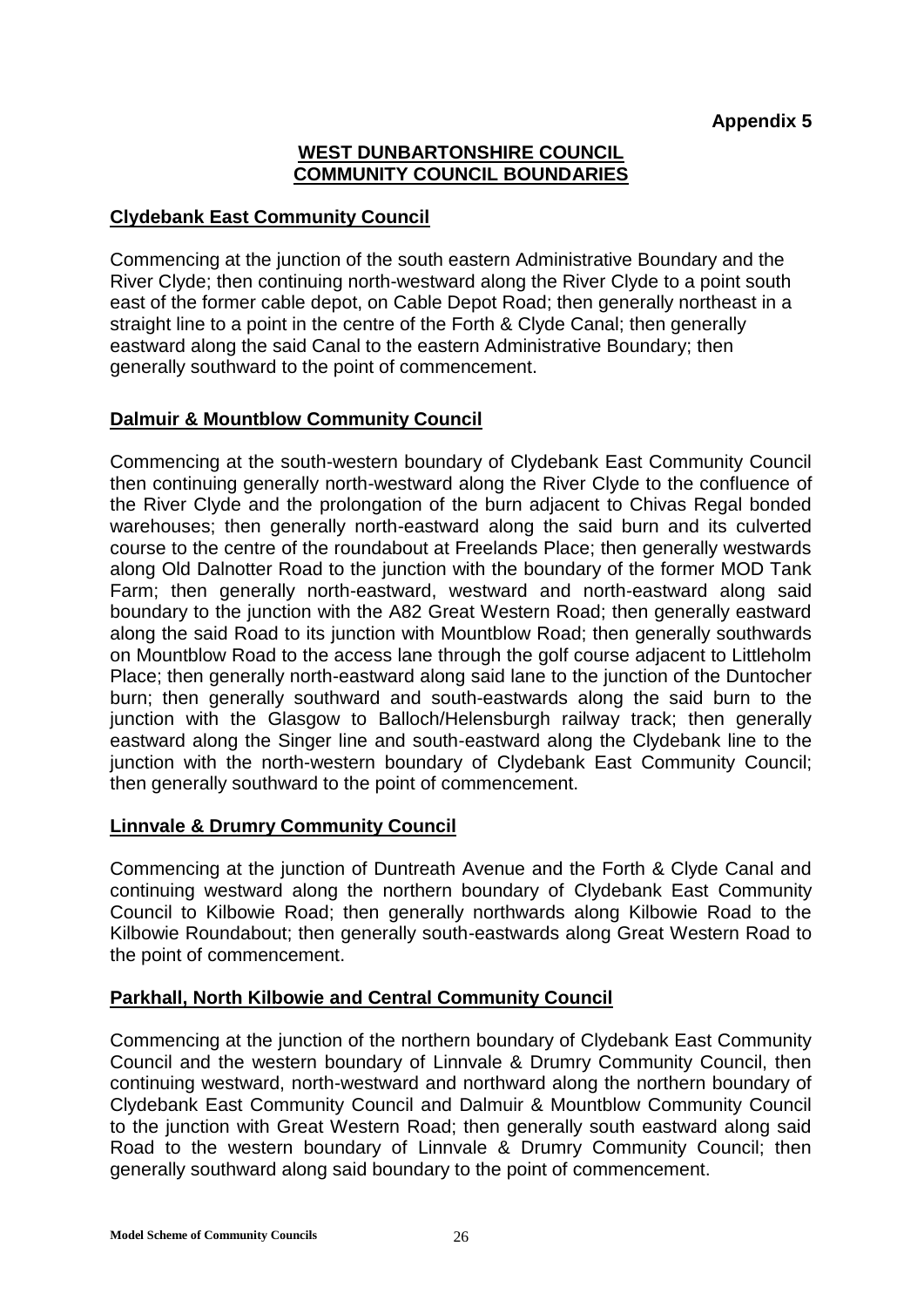## **Duntocher & Hardgate Community Council**

Commencing at the junction of Great Western Road and the Administrative Boundary adjacent to GOALS "Five-a-Side" playing fields and continuing north-westwards along Great Western Road to the junction with the western boundary of Dalnottar Cemetery; then generally northwards to the landward area; then generally northwards, eastwards and southwards around the landward area to the junction of the Cochno burn; then generally southwards on the Cochno burn to the junction with Faifley Road; then generally southwards on said road to the centre of Hardgate roundabout; then generally north-eastward and eastward along an un-named burn through Knowes Park to the junction with an un-named footpath; then generally southward and south-westward along said footpath to the junction with Glasgow Road; then generally eastward along said road to the junction with the eastern Administrative Boundary; then generally southward along the Administrative Boundary to the point of commencement.

## **Faifley Community Council**

Commencing at the junction of Glasgow Road and the eastern Administrative Boundary then continuing generally westward, northward and eastward along the Duntocher & Hardgate Community Council boundary to the junction with the Administrative Boundary; then generally southward along the Administrative Boundary to the point of commencement.

## **Old Kilpatrick Community Council**

Commencing at the south-western corner of Dalmuir & Mountblow Community Council and continuing westward along the River Clyde to its confluence with an unnamed burn west of Roman Crescent; then generally northwards along said burn to its junction with the northern carriageway boundary of the A82(T) Great Western Road; then generally eastward along said boundary to the western boundary of steading area of Gavinburn Farm; then generally northward, eastward and southward through the landward area to the western boundary of Dalnottar Cemetery; then generally southwards along said boundary to the western boundary of Dalmuir & Mountblow Community Council; then generally southwards, eastwards and southwards to the point of commencement.

## **Bowling & Milton Community Council**

Commencing at the south-western boundary of Old Kilpatrick Community Council then continuing along the River Clyde to the junction with the prolongation of the unnamed lane to the east of the former Mitsui Babcock site; then generally northeastward along the said lane crossing Dumbarton Road and in turn Stirling Road to a point at the north east corner of Barnhill housing estate; then generally westward along the northern boundary of Barnhill to the landward area; then generally northward and eastward through the landward area to the western boundary of Old Kilpatrick Community Council and the point of commencement.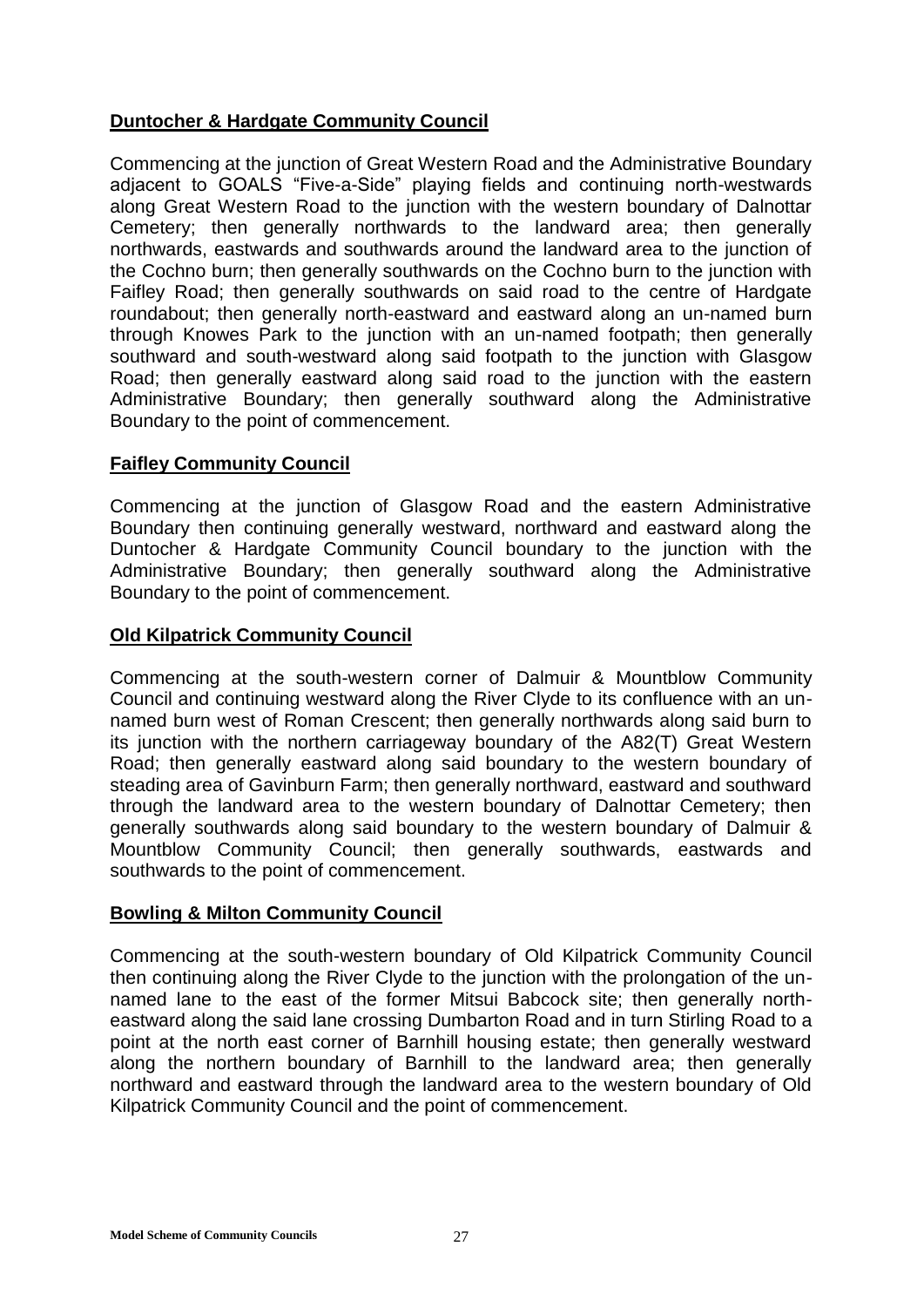## **Dumbarton East and Central Community Council**

Commencing at the south-western boundary of Bowling & Milton Community Council then continuing along the River Clyde to its confluence with the River Leven; then generally northwards and north-westwards along the River Leven to its junction with the Glasgow to Balloch/Helensburgh railway track; then eastwards along said railway track and Glasgow-Loch Lomond cycle track to the junction with Greenhead Road; then generally north-eastward along Greenhead Road, Strowanswell Road and Gruggies Burn to a point adjacent to the northern boundary of Barnhill housing estate; then generally south-eastwards along the northern boundary of Barnhill and south-westward along the western boundary of Bowling & Milton Community Council to the point of commencement.

## **Silverton & Overtoun Community Council**

Commencing at the junction of the Glasgow to Loch Lomond cycle track and Greenhead Road and continuing westward along the northern boundary of Dumbarton East Community Council to Townend Road then generally northward and north-eastward to the centre of Barloan Roundabout; then generally eastward along Stirling Road to its junction with Garshake Road; then generally north eastward along Garshake Road until just beyond the junction of Garshake Avenue and Garshake Road and then generally north-westwards until it meets with the Dumbarton North Community Council boundary line; and then through the landward area, joining Gruggies burn adjacent to the northern boundary of Barnhill housing estate; then continuing generally southward on Gruggies burn, Strowanswell Road and Greenhead Road to the point of commencement.

## **Dumbarton West Community Council**

Commencing at the south-western corner of Dumbarton East Community Council then continuing generally westward along the River Clyde to the south western corner of the Administrative Boundary; then generally northward on the said boundary to its junction with the Whitelees burn; then generally eastward and northeastward along the Whitelees burn, the A82(T) slip road and the A82(T) Alexandria by-pass to its junction with the River Leven; then generally southward and eastward along said river to the point of commencement.

## **Dumbarton North Community Council**

Commencing at the south western corner of Silverton and Overtoun Community Council then continuing westward on the Glasgow to Balloch/Helensburgh railway track to the junction with the River Leven; then generally northwards along the river to its junction with the A82(T) Alexandria bypass; then generally eastward on said bypass to its junction with the Murroch Burn then generally north-eastward and continuing through the landward area to the junction with the western boundary of Silverton and Overtoun; then generally southward and westward to the point of commencement.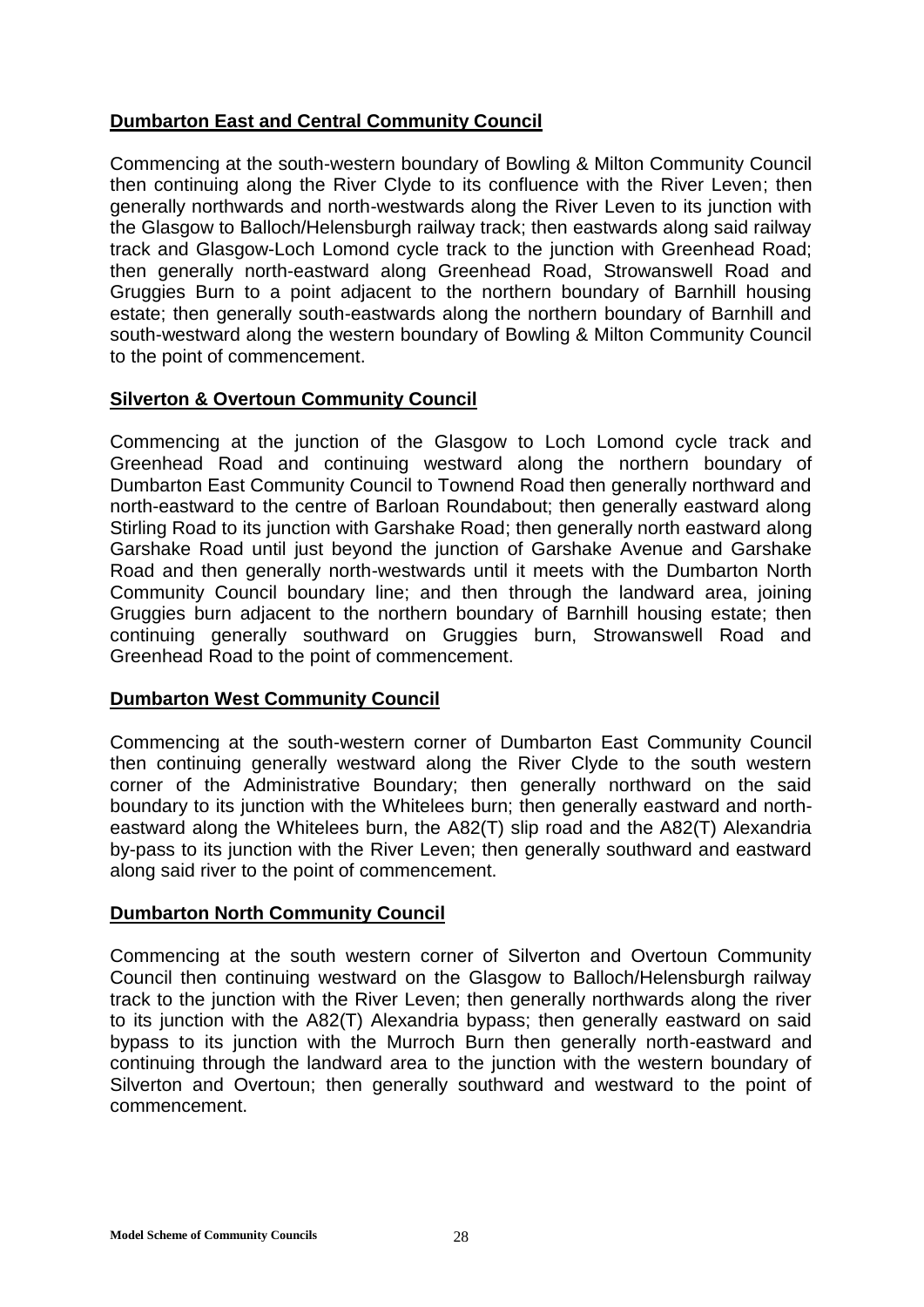## **Renton Community Council**

Commencing at the north east corner of Dumbarton West Community Council then continuing along the northern boundary of Dumbarton West Community Council through the landward area to the western boundary of the Vale of Leven Cemetery then continuing southward, eastward and northward around the cemetery and eastward along the cemetery access road to the junction with the A82 (T) Alexandria by-pass then continuing generally northwards along the A82(T) Alexandria by-pass to the junction with the southern boundary of Christie Park; then generally eastward along said boundary to the junction with Main Street, Alexandria; then generally southward on Main Street and eastward and northward on Church Street to a point paralleled to Alexandria Railway Station; then generally eastward in a straight line to a point at Alexandria Railway Station and northwards on the Glasgow to Balloch railway line to the junction with the River Leven; then generally southwards following the River Leven to the point of commencement.

## **Alexandria Community Council**

Commencing at a point in Loch Lomond (Grid Ref: NS 39746 83867) then south westwards in a straight line to Duck Bay (Grid Ref: NS 37431 83354) and then generally south westwards to the end of Tank Wood and then south eastwards to Grid Ref: NS 36578 82414; then south westwards to the edge of Darleith Muir (Grid Ref: NS 36076 81982) then generally north westwards to Grid Ref: NS 34691 82640 and then south westwards to Grid Ref: NS 34238 82060; then following the Administrative Boundary of West Dunbartonshire Council to the boundary of Renton Community Council (Grid Ref: NS 36903 79669) and generally eastwards towards Vale of Leven Cemetery (Grid Ref: NS 38338 79743) and following the road until it meets the A82 By-Pass (Grid Ref: NS 38685 79916), then generally north following the A82 until Grid Ref: 38575 80279, then north eastwards along Park Street towards the junction of Main Street, Alexandria and then southwards down Main Street until the junction with Church Street to Grid Ref: NS 39325 79999, then due north following the railway line to Grid Ref: NS 39311 80276, and then following the River Leven north to the Bridge at Lomond Road, then west on Lomond Road until it reaches the Stoneymollan Roundabout, then northward along A82 until Grid Ref: NS 37927 81958, and then generally northeast to an un-named burn and then following the burn north eastwards to Drumkinnon Bay (Grid Ref: NS 38422 82361) and then generally north westwards until the point of commencement via Grid Ref: NS 38434 82955.

## **Balloch & Haldane Community Council**

Commencing at the northern shoreline boundary of Balloch Park and Loch Lomond, where Balloch Burn enters Loch Lomond, then generally south eastwards in a straight line to a point in Loch Lomond at Grid Ref: NS 38080 83671; then generally southwards to the confluence of an un-named burn and Loch Lomond at Grid Ref: NS 38424 82360; then generally south westwards and westwards along the said burn to its intersection with the A82(T) at Grid Ref: NS 37923 81969; then generally southwards in a straight line to the centre point of the Stoneymollan roundabout; then generally eastwards along the A811, dissecting the Balloch roundabout and continuing to the intersection with the River Leven at Lomond Bridge; then generally